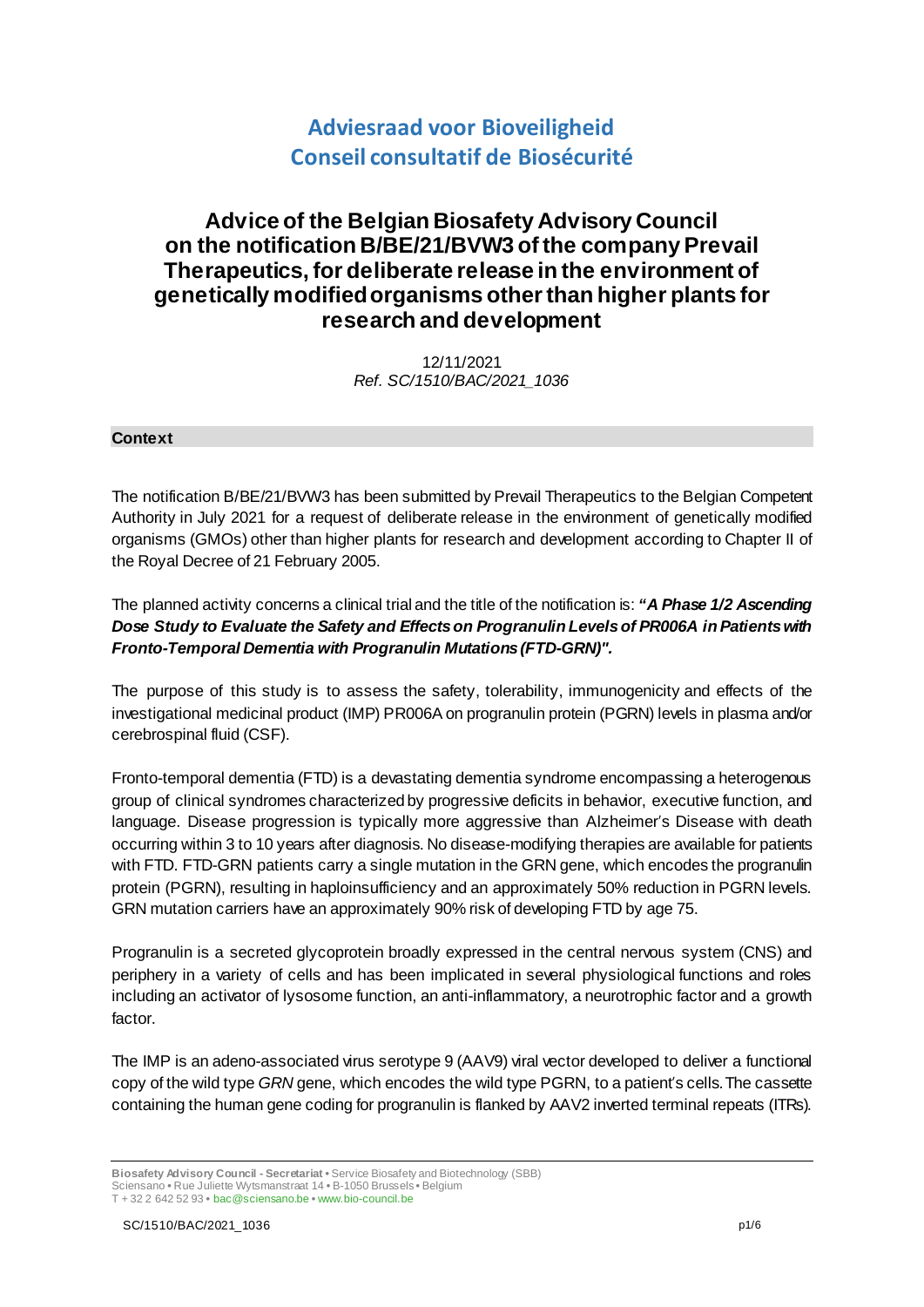No other viral sequences are present in the final GMO. The GMO does not contain any antibiotics resistance genes.

The 15 study subjects will be divided over three escalating-dose cohorts each consisting of 5 subjects who will be administrated a one-time dose with a maximum of  $1.4 \times 10^{14}$  vector genomes (vg) of PR006A. PR006A will be administered as a single dose via a radiographically guided sub-occipital injection into the cisterna magna by an interventional radiologist or neurosurgeon. The procedure will be performed with the patient under general anaesthesia or deep sedation and using imaging guidance.

In Belgium, an estimated number of two patients will be included at one clinical site located in the Flemish Region. Vector shedding will be monitored at several time points in urine, stool and saliva after patient dosing utilizing qPCR.

The dossier has been officially acknowledged by the Competent Authority on 23 July 2021 and forwarded to the Biosafety Advisory Council (BAC) for advice.

Within the framework of the evaluation procedure, the BAC, under the supervision of a coordinator and with the assistance of its Secretariat, contacted experts to evaluate the dossier. Four experts from the common list of experts drawn up by the BAC and the Service Biosafety and Biotechnology (SBB) of Sciensano answered positively to this request. One expert from the SBB took part in the evaluation of the dossier.

The experts assessed whether the information provided in the notification was sufficient and accurate in order to state that the deliberate release of the genetically modified organism would not raise any problems for the environment, animal health or human health (people coming in contact with the treated patient and/or with the GMO) in the context of its intended use. See Annex I for an overview of all the comments from the expert.

The scientific evaluation has been performed considering following legislation:

- Annex II (principles for the risk assessment) and annex III (information required in notifications) of the Royal Decree of 21 February 2005.

- Commission Decision 2002/623/EC of 24 July 2002 establishing guidance notes supplementing Annex II to Directive 2001/18/EC.

The pure medical aspects concerning the efficacy of the medicinal product and its safety for the treated patient, as well as aspects related to social, economic or ethical considerations, are outside the scope of this evaluation.

On 20 August 2021, based on a list of questions prepared by the BAC, the Competent Authority requested the notifier to provide additional information about the notification. The answers from the notifier to these questions were received by the Competent Authority on 10 September 2021 and transmitted to the secretariat of the BAC on the same day. This complementary information was reviewed by the BAC and resulted in a second list of questions, which was transmitted to the notifier on 28 September 2021. The answers of the notifier were received on 29 October 2021 and transmitted to the BAC, after which the BAC was able to come to a conclusion with respect to the environmental aspects associated to the proposed clinical trial.

In parallel to the scientific evaluation of the notification, the Competent Authority also made the dossier available on its website for the one-month public consultation foreseen in the abovementioned Royal

**Biosafety Advisory Council - Secretariat •** Service Biosafety and Biotechnology (SBB)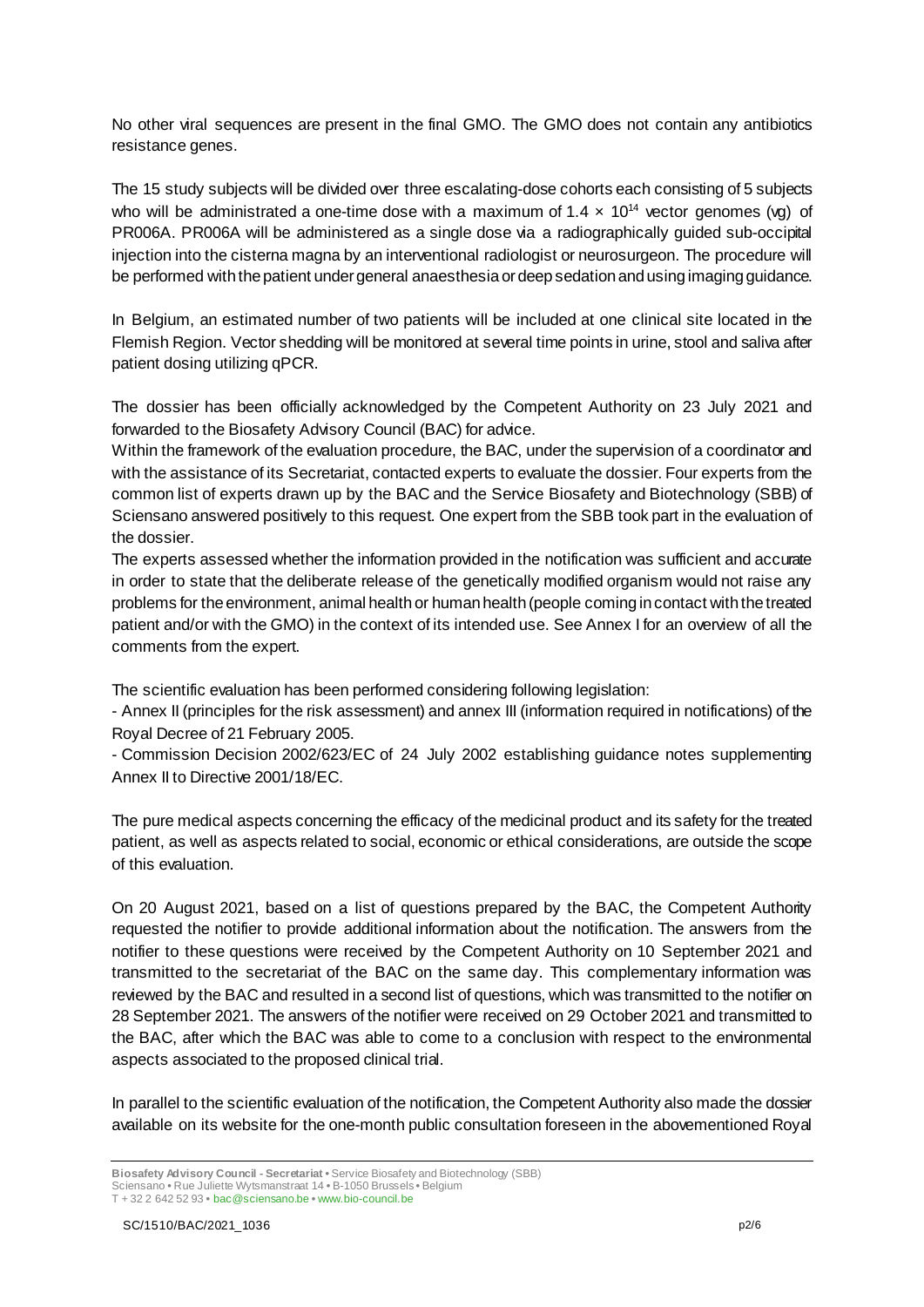Decree. The Competent Authority received four reactions from the public of which some were related to biosafety issues. According to Article 16 §2 of the Royal Decree of 21 February 2005, the comments that are relevant for biosafety received in the framework of the public consultation, have been taken into account in the preparation of the advice below.

### **Summary of the scientific evaluation**

### **1. The characteristics of the donor, the recipient or parental organism**

The donor, recipient and parental organisms were found to be adequately described in the dossier.

### **2. Information related to the characteristics of the GMO and the medication**

The notifier was requested to further substantiate the description of the PR006A vector since the provided confidential data showing the DNA sequence of the vector was unclear on the origin and function of an element located in the vicinity of one of the ITR, thereby hampering a correct assessment of recombination possibilities.

In its answer the notifier complemented its description of the vector as requested and the BAC had no further remarks with respect to the molecular characteristics of the vector.

### **3. The conditions of the release**

All patients receiving the single dose of  $1.4 \times 10^{14}$  vg of PR006A by intra cisterna magna injection will be hospitalised for at least 24h after dosing and will then leave the reference hospital. The notifier was asked to detail in the main Informed Consent Form (ICF) and in a short, readable format what exactly is requested from the patient with respect to good hygiene practices. Given the preliminary results on the shedding, the notifier was also asked to adapt the ICF so that the patient will be recommended to wear a face-mask made of disposable material and to keep social distancing when in contact with immunocompromised human or children whose immune system is not mature, as long as significant levels of viral vector are present in the saliva of the patient. Furthermore, the BAC also advised to consider restriction on blood donation.

The notifier agreed with the additional exclusion criteria and adequately implemented the remarks and requests addressed by the BAC in a revised version of the informed consent form and the study protocol.

### **4. The risks for the environment or human health**

PR006A is a recombinant, replication deficient adeno-associated virus-based vector not harbouring any antibiotic or other resistance genes. Although its parental strain is not known to be pathogenic, some non-clinical studies with *Grn* KO mouse or NHP animals treated with PR006A described a few toxicities such as mononuclear cell inflammation, neuronal degeneration, spinal cord degeneration, axonal degeneration, neuronal necrosis or gliosis. The BAC is of the opinion that these observations are not considered to impact the environmental risk assessment of PR006A for the reasons outlined here below.

**Biosafety Advisory Council - Secretariat •** Service Biosafety and Biotechnology (SBB) Sciensano **•** Rue Juliette Wytsmanstraat 14 **•** B-1050 Brussels **•** Belgium T + 32 2 642 52 93 **•** bac@sciensano.be **•** www.bio-council.be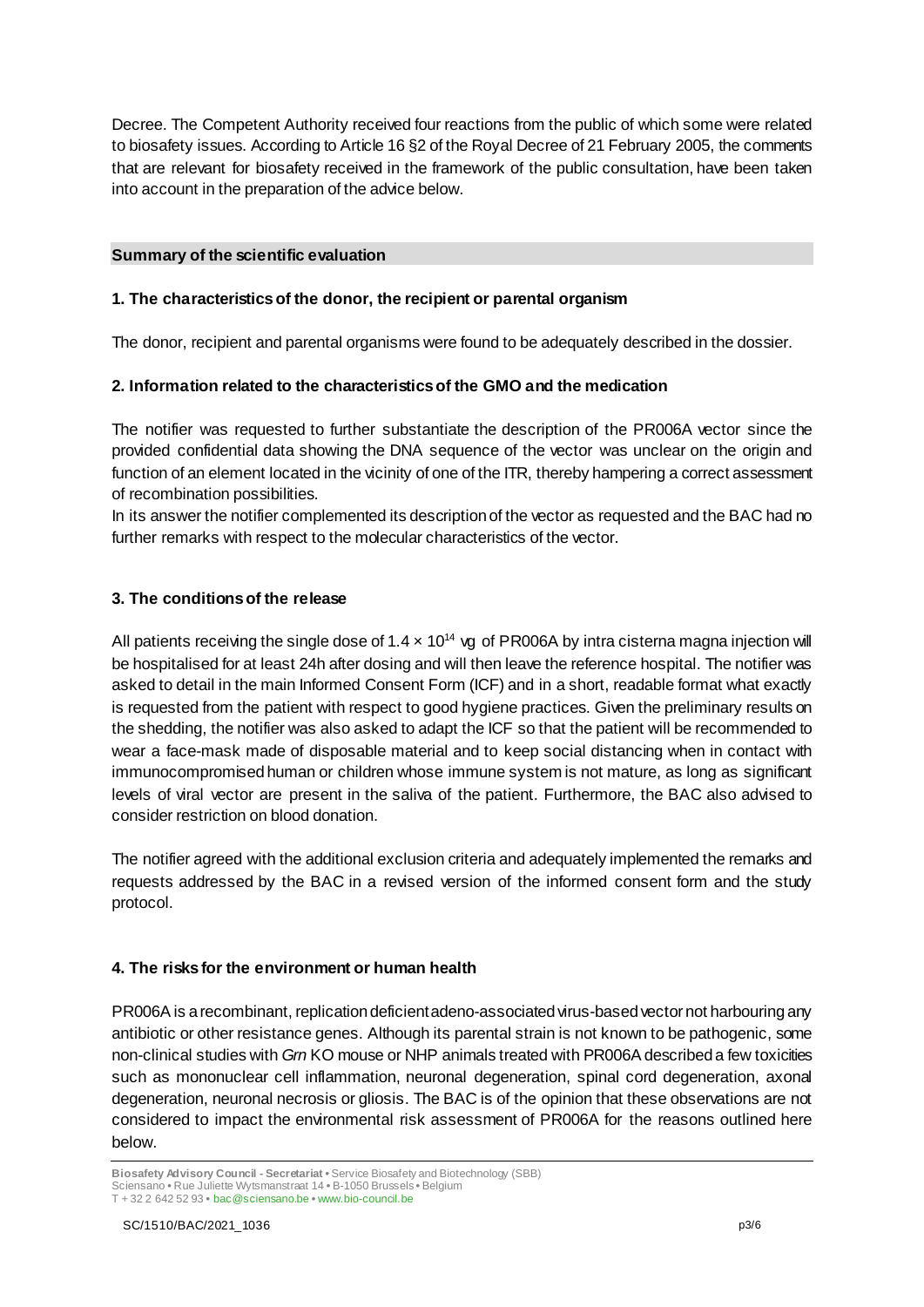The route of administration will possibly limit peripheral exposure to the AAV and therefore possibly limit shedding. Furthermore, in the case of transfer of vector to an unintended human recipient, the risks are expected to be considerably reduced, since the vector is not able to replicate and the 'dose' that may conceivably be transferred (from e.g. aerosol, splashing or fomites) will be orders of magnitude lower than that received by patients.

Several *in vitro* and *in vivo* preclinical studies performed with *Grn* KO mouse model of FTD-GRN and in Non-Human Primate model have evaluated the dose-dependent biodistribution of the transgene and production of progranulin mRNA and protein in the CNS. Following BAC's request, sufficient clarification has been provided by the notifier regarding these studies.

Viral vector excretion/secretion was first proposed to be monitored in stool, urine and saliva at day 14, month 1, 2, 3 and 6 compared with results obtained at baseline. Taking into account the first preliminary data on shedding from the first patient already involved in the Phase 1/2a, the BAC was of the opinion that further efforts to characterize the 'shedding window' at time points earlier than D14 would further inform the environmental risk assessment. In its response, the notifier committed to add an extra timepoint at Day 7 for collecting urine, stool and saliva samples to complete the evaluation of the vector shedding and provided an update of the study protocol. Following the inclusion of this additional timepoint and in order to ensure consistency between the different documents making part of the Biosafety dossier, the applicant is suggested to further adapt the SNIF accordingly. The text in the SNIF regarding the limit of quantification of the detection of shed particles achieved by a qPCR assay has been adapted and the notifier committed to further detail the results related to the shedding analysis in the next amendment of the Investigational Brochure as requested by the BAC.

### **5. The monitoring, control, waste treatment and emergency plans proposed by the applicant**

While non-replicating, it is anticipated that PR006A, like any other AAV, is stable in a wide pH range (3-9) and like other non-enveloped viruses, is quite resistant to alcohol disinfectants. Following a remark of the BAC with respect to the decontamination procedure, the notifier further explained that 0.07 – 0.09 M sodium hypochlorite in freshly prepared solution (1:10 dilution of 5-6% sodium hypochlorite bleach)will be used to decontaminate any surface area exposed to the GMO.

Upon request, the notifier also adapted the SNIF and the CAF by improving the description of the procedures for the management of accidental spills. In order to be consistent between the different documents, the same procedure for the management of accidental spills could be added in the 'IMP Handling Instructions for study staff personal' technical sheets as follows:

Larger spills will require the removal of non-essential personnel from the affected area. Reporting of *emergency situations immediately. Clean up operations should only be undertaken by trained personnel.* 

*In case of accidental spills, the medical staff should alert people in the area of the spill, remove contaminated clothes and leave the area for 30 min. He/she should close the area and post "DO NOT ENTER". After 30 min, he/she must wear a clean lab coat and wear gloves, glasses and a FFP2 mask. He/she must cover the spill with towels and other absorbent material starting from the edge toward the center. He/she must carefully pour the appropriate disinfectant over the absorbent material starting from the edge to the center. It must allow a sufficient contact time for the disinfectant to inactivate the GMO.* 

**Biosafety Advisory Council - Secretariat •** Service Biosafety and Biotechnology (SBB) Sciensano **•** Rue Juliette Wytsmanstraat 14 **•** B-1050 Brussels **•** Belgium T + 32 2 642 52 93 **•** bac@sciensano.be **•** www.bio-council.be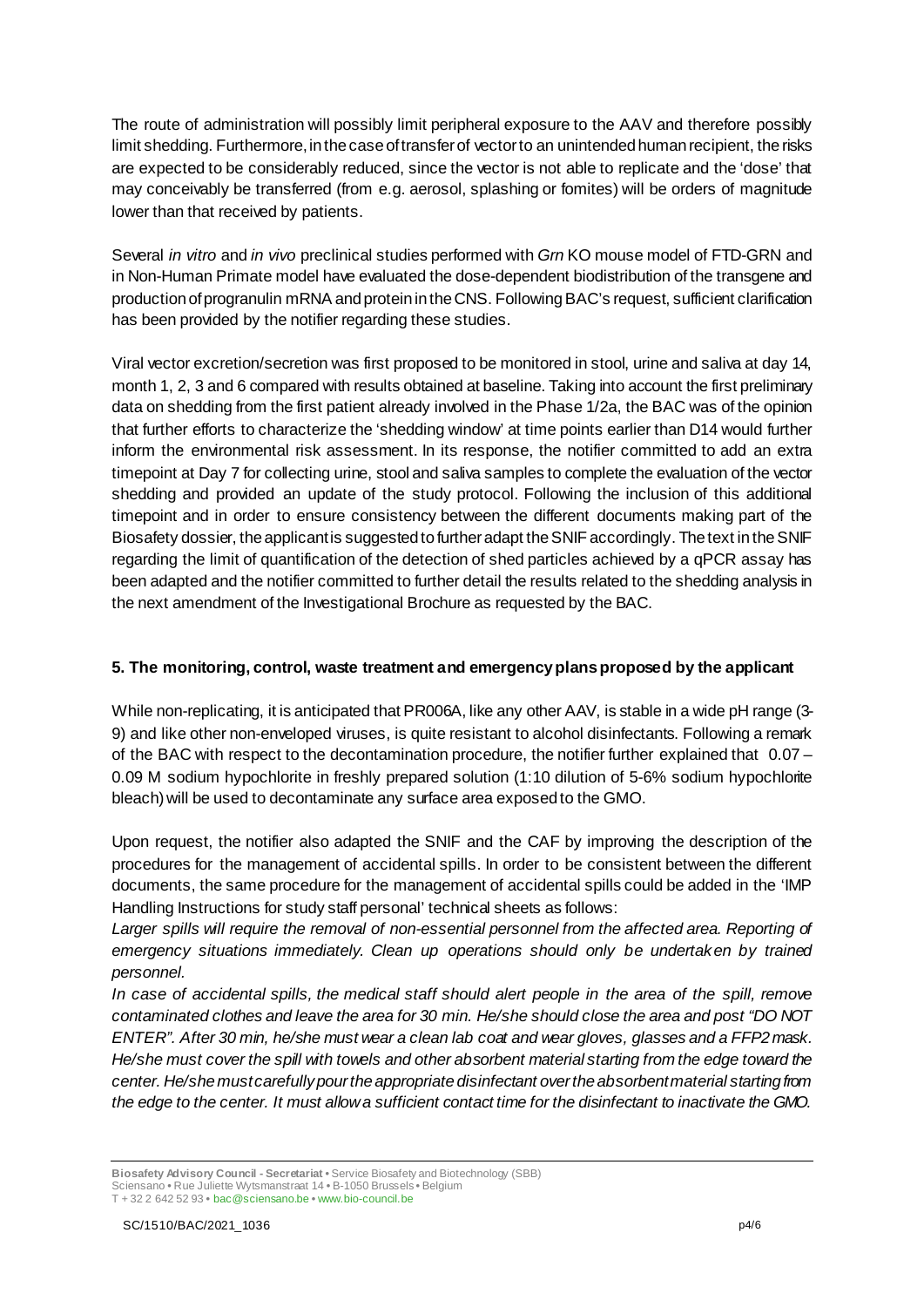*After that, he/she must remove the paper towels and broken vials with tongs or forceps and discard in a biohazard waste bag. The PPE should be discarded in the biohazard bag.* 

*Consumables used in the preparation and administration of the GMO that may have come into contact with PR006A will be decontaminated prior to disposal as biohazardous waste (either by autoclaving or by treatment with an appropriate chemical disinfectant with effectiveness against AAV, and/or incinerated). Liquid waste will be decontaminated using an appropriate chemical disinfectant or autoclaved.*

Upon BAC's request, the notifier provided a 2-4 pages technical sheet 'IMP Handling Instructions for study staff personal' including all relevant handling instructions, detailed PPE, detailed instructions in case of accidental spill or breakage of a vial containing the GMO, clean-up procedure, waste management.

Given the assessment of the likelihood of further propagation of PR006A, the BAC supports the view that, in terms of risk for the environment or human health, the proposed measures as described in the revised documents are proportionate and adequate in the context of the intended trial.

### **Conclusion**

Based on the scientific assessment of the notification made by the Belgian expert, the Biosafety Advisory Council concludes that it is unlikely that PR006A developed as a gene therapy approach for the treatment of Fronto-Temporal Dementia with Progranulin mutations will have adverse effects on human health or on the environment in the context of the intended clinical trial provided that all the foreseen safety measures are followed as described in the following new or updated documents:

- IMP Handling Instructions for Study Staff Personnel taking into account the additional text adaptations provided by the BAC
- Protocol Amendment Version 5.2 (Belgium), dated 07 October 2021
- Main ICF Belgium, v4.3.0 dated 28 September 2021 (ENG, DUT, FRE), taking into account the text adaptation provided by the BAC for Main  $ICF - French<sup>1</sup>$  $ICF - French<sup>1</sup>$  $ICF - French<sup>1</sup>$
- Participating Partner ICF Belgium, v4.3.0 dated 28 September 2021 (ENG, DUT, FRE)

Therefore, the Biosafety Advisory Council issues a **positive advice with the following conditions**:

- The notifier and the investigators must strictly apply the clinical trial protocol version 5.2 (Belgium), and all the safety instructions as described in the dossier and the updated and new documents listed here above.
- Any protocol amendment has to be previously approved by the Competent Authority.
- The 'IMP Handling Instructions for study staff personal' technical sheets are improved by adding information related to the procedure for the management of accidental spills as mentioned in paragraph 5 of this advice. Furthermore, eye protection should be worn as a standard PPE while performing manipulations that may create aerosols with highly concentrated rAAV and not solely in

<span id="page-4-0"></span> <sup>1</sup> p8 (3) 'en ne partageant pas les verres, la vaisselle, les ustensiles ou autres objets qui son ten contact avec la bouche' should read ' sont en contact avec la bouche '

**Biosafety Advisory Council - Secretariat •** Service Biosafety and Biotechnology (SBB) Sciensano **•** Rue Juliette Wytsmanstraat 14 **•** B-1050 Brussels **•** Belgium

T + 32 2 642 52 93 **•** bac@sciensano.be **•** www.bio-council.be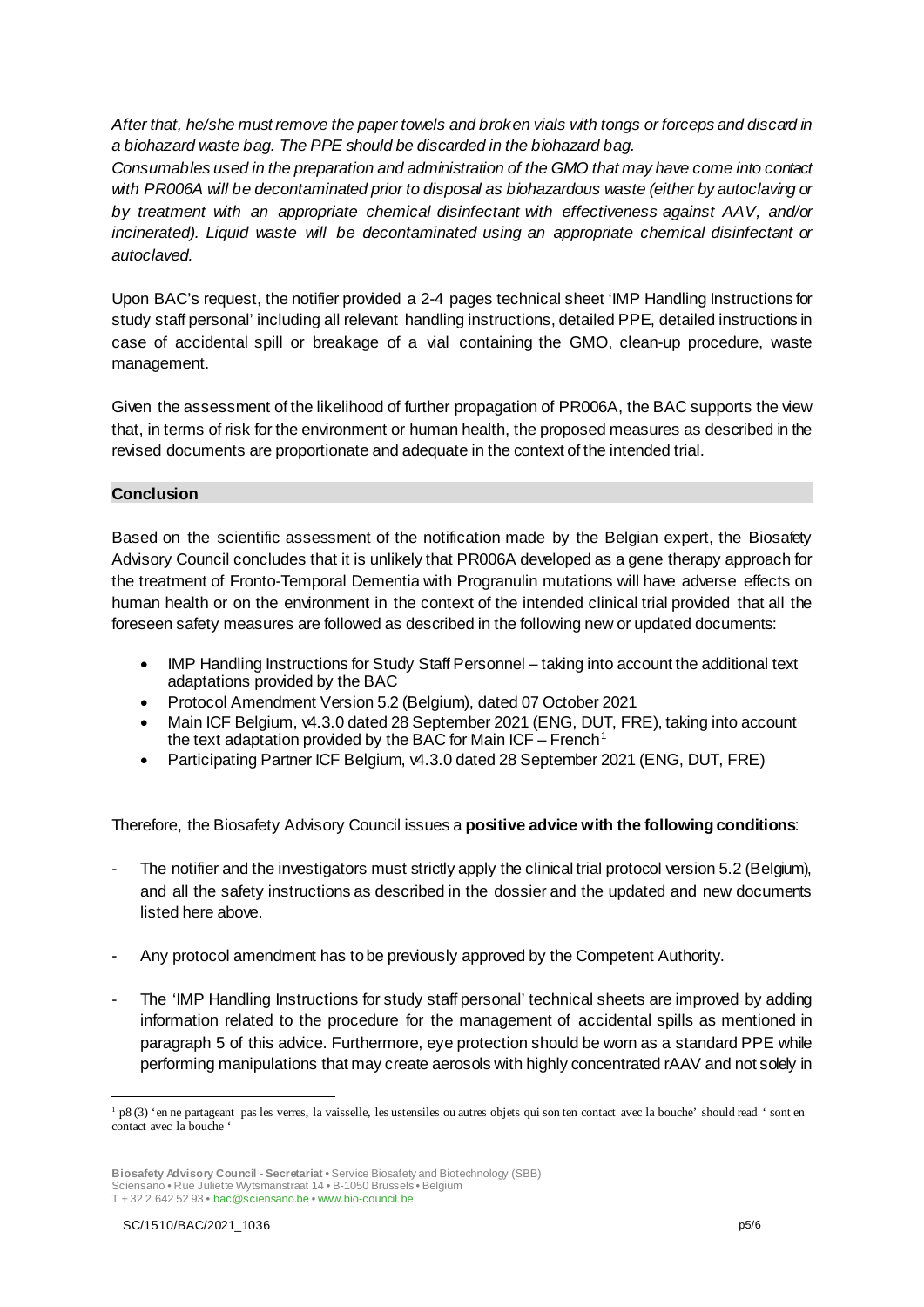case of spills. Therefore, "(in case of spills)" reported near "Eye protection" in Personal protective equipment (PPE) section should be deleted. Finally, since eyes and wounds will not be washed with soap, in section "Management of inadvertent exposure to a gene therapy product", it is recommended to adapt the following sentence "the affected area should be washed with soap and water" as follows: "the affected area should be washed with soap and/or water for at least 15 min".

- The SNIF is improved by adding the additional timepoint at Day 7 for vector shedding monitoring.
- The notifier is responsible to verify that the study centre has qualified personnel experienced in handling infectious material and that the investigator has the required authorizations to perform the clinical trial activities inside the hospital (laboratory, pharmacy, hospital room, consultation room...) according to the Regional Decrees transposing Directive 2009/41/EC on Contained use of genetically modified micro-organisms.
- At the latest 15 days after the start of the trial, the notifier should provide, along with the delivery of the control sample, a detailed protocol for the method of conservation and analysis of the control sample.
- The Biosafety Advisory Council should be informed within two weeks when the first patient starts the treatment and the last patient receives the last treatment.
- At the latest six months after the last visit of the last patient included in the trial, the notifier must send to the competent authority at the attention of the Biosafety Advisory Council a report with details concerning the biosafety aspects of the project. This report shall at least contain:
	- o The total number of patients included in the trial and the number of patients included in Belgium;
	- $\circ$  A report of the shedding data obtained from the clinical trial (monitoring of viral vector excretion/secretion in stool, urine and saliva at day 7, 14, month 1, 2, 3 and 6 compared to baseline)
	- $\circ$  A summary of all adverse events marked by the investigators as probably or definitely related to the study medication;
	- o A report on the accidental releases, if any, of PR006A.

Prof. Dr. ir. Geert Angenon President of the Belgian Biosafety Advisory Council

*Annex I: Compilation of comments of experts in charge of evaluating the dossier B/BE/21/BVW3 (ref. SC/1510/BAC/2021\_0808, SC/1510/BAC/2021\_0921) Annex II: Answers to the public reaction to dossier B/BE/BVW3 in NL (ref. SC/1510/BAC/2021\_1035) and FR (ref. SC/1510/BAC/2021\_1034)*

**Biosafety Advisory Council - Secretariat •** Service Biosafety and Biotechnology (SBB) Sciensano **•** Rue Juliette Wytsmanstraat 14 **•** B-1050 Brussels **•** Belgium T + 32 2 642 52 93 **•** bac@sciensano.be **•** www.bio-council.be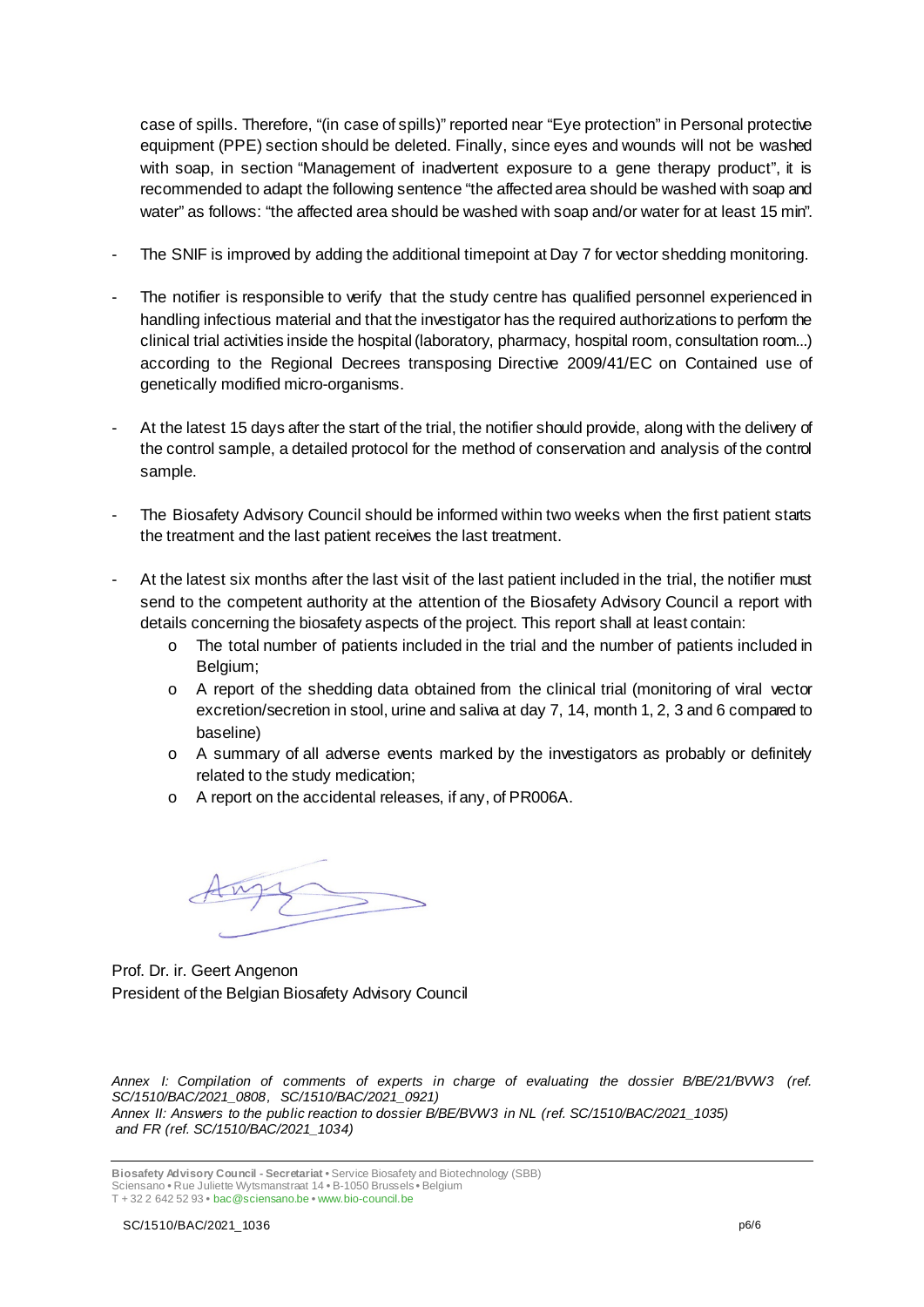# **Adviesraad voor Bioveiligheid Conseil consultatif de Biosécurité**

## **Compilation of comments of experts in charge of evaluating the dossier B/BE/21/BVW3 And comments submitted to the notifier**

20 August 2021 Ref. SC/1510/BAC/2021\_0808

**Mandate for the Group of Experts:** Mandate of the Biosafety Advisory Council (BAC) of 28 May 2021. **Coordinator:** Jozef Anné (KULeuven) **Experts:** Rik Gijsbers (KULeuven), Anton Roebroek (KULeuven), Liliane Tenenbaum (Lausanne University Hospital), Aline Baldo (SBB), Willy Zorzi (ULiège) **SBB:** Sheela Onnockx

### **INTRODUCTION**

Dossier **B/BE/21/BVW3** concerns a notification from Prevail Therapeutics for the deliberate release in the environment of genetically modified organisms other than higher plants according to Chapter II of the Royal Decree of 21 February 2005.

The notification has been officially acknowledged on 23 July 2021 and concerns a clinical trial entitled "A Phase 1/2 Ascending Dose Study to Evaluate the Safety and Effects on Progranulin Levels of PR006A in Patients with Fronto-Temporal Dementia with Progranulin Mutations (FTD-GRN)". The investigational medicinal product is a AAV9 derived recombinant replication deficient vector carrying the human Progranulin (GRN) gene.

### ♦ **INSTRUCTIONS FOR EVALUATION**

Depending on their expertise, the experts were invited to evaluate the genetically modified organism considered in the notification as regards its molecular characteristics and its potential impact on human health and the environment. The pure medical aspects concerning the efficacy of the medicinal product and its safety for the treated patient are outside the scope of this evaluation.

The comments of the experts are roughly structured as in

- Annex II (principles for the risk assessment) of the Royal Decree of 21 February 2005

- Annex III (information required in notifications) of the Royal Decree of 21 February 2005

- Commission Decision 2002/623/EC of 24 July 2002 establishing guidance notes supplementing Annex II to Directive 2001/18/EC.

**Biosafety Advisory Council - Secretariat •** Service Biosafety and biotechnology (SBB) Sciensano • Rue Juliette Wytsmanstraat 14 **•** B-1050 Brussels **•** Belgium T + 32 2 642 52 93 **•** bac@sciensano.be **•** www.bio-council.be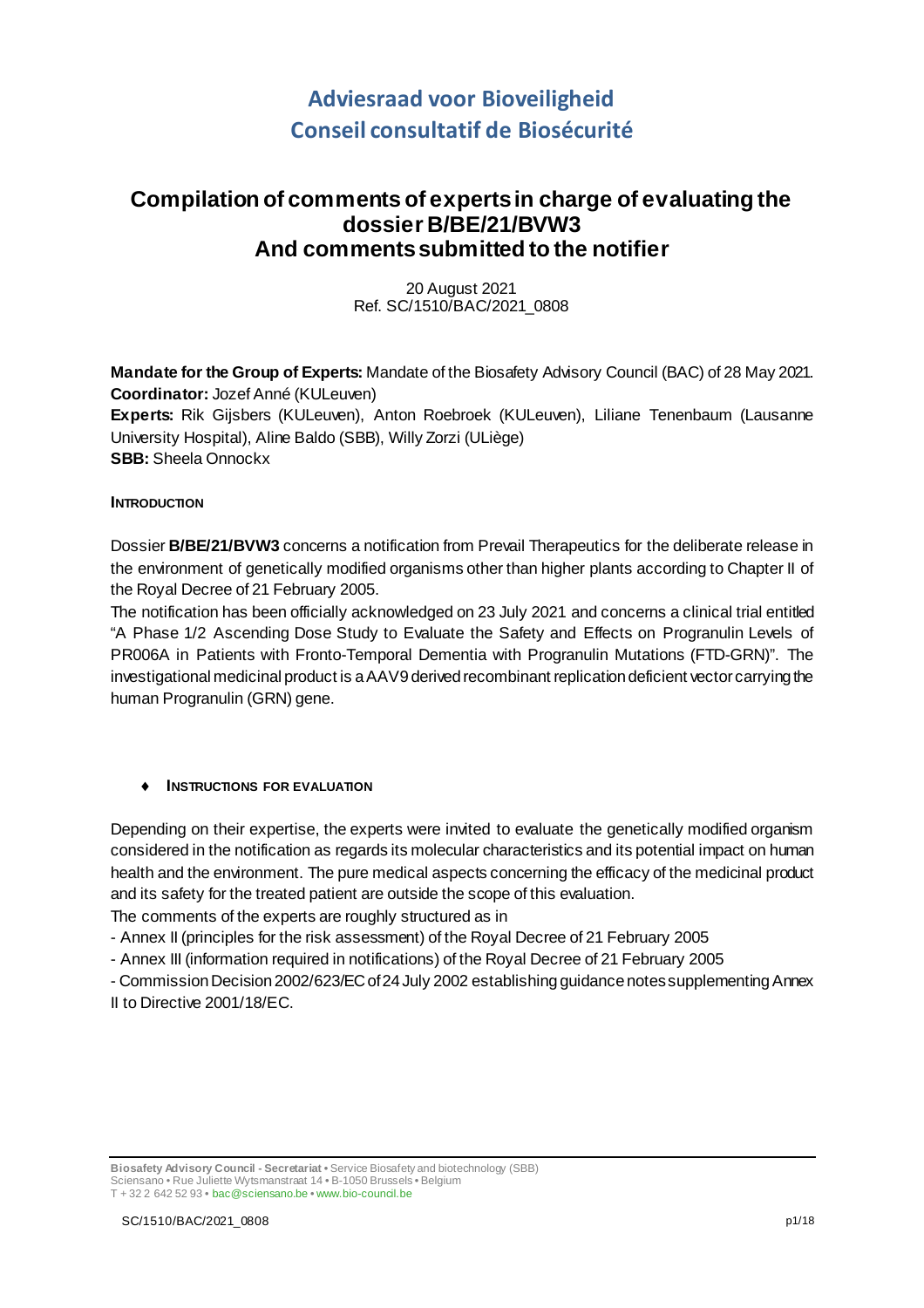#### **List of comments received from the experts**

Remark: The comments below have served as basis for a list of questions that the Competent authority forwarded on 20-08-2021 to the notifier with a request to provide additional information. The comments or remarks highlighted in grey correspond to the questions addressed to the notifier.

### **List of comments/questionsreceived from the experts**

### **2. INFORMATION RELATED TO THE INVESTIGATIONAL MEDICINAL PRODUCT**

### **2.1. Description of the production system**

(e.g. maps of the vectors used, characteristics of the cell lines used, possibility of complementation or recombination….)

### *Comment 1*

Has evaluated this item and has no questions/comments.

### *Comment 2*

Has evaluated this item and has no questions/comments.

### *Comment 3*

The common application form for AAV vectors – Confidential annex of this application mentions in the plasmid map of PRO06A, the schematic PRO06A vector genome and the PRO06A vector annotated sequence a TRY element immediately downstream of the 5'-end ITR. The significance of this element is not explained in the text nor in the tables describing the functional elements present in the PRO06A plasmid and vector genome. What is the function of this element? Should this apparently AAV2-derived sequence be considered as part of the 5'-end ITR? If not, then the statement that in the final GMO besides the ITRs no other viral sequences are present, is not correct.

### SBB Comment:

Agreed. It is important to know exactly what the different sequences of the plasmid PRO06A are. Proposed question:

The "Common Application Form – Confidential annex" of this application mentions in the plasmid map of PRO06A, in the schematic PRO06A vector genome and in the PRO06A vector annotated sequence, a TRY element immediately downstream of the 5'-end ITR. The significance of this element is not explained neither in the text nor in the tables describing the functional elements present in the PRO06A plasmid and vector genome.

What is the function of this element? Should this apparently AAV2-derived sequence be considered as part of the 5'-end ITR or not? If not, then the statement that in the final GMO besides the ITRs no other viral sequences are present, could be not correct. In order to correctly assess the risk of recombination with other viruses, the notifier should be required to clarify the origin of this sequence.

### *Comment 4*

Map of the vector- Figure 1: the TRY sequence is not described.

**Biosafety Advisory Council - Secretariat •** Service Biosafety and biotechnology (SBB) Sciensano • Rue Juliette Wytsmanstraat 14 **•** B-1050 Brussels **•** Belgium T + 32 2 642 52 93 **•** bac@sciensano.be **•** www.bio-council.be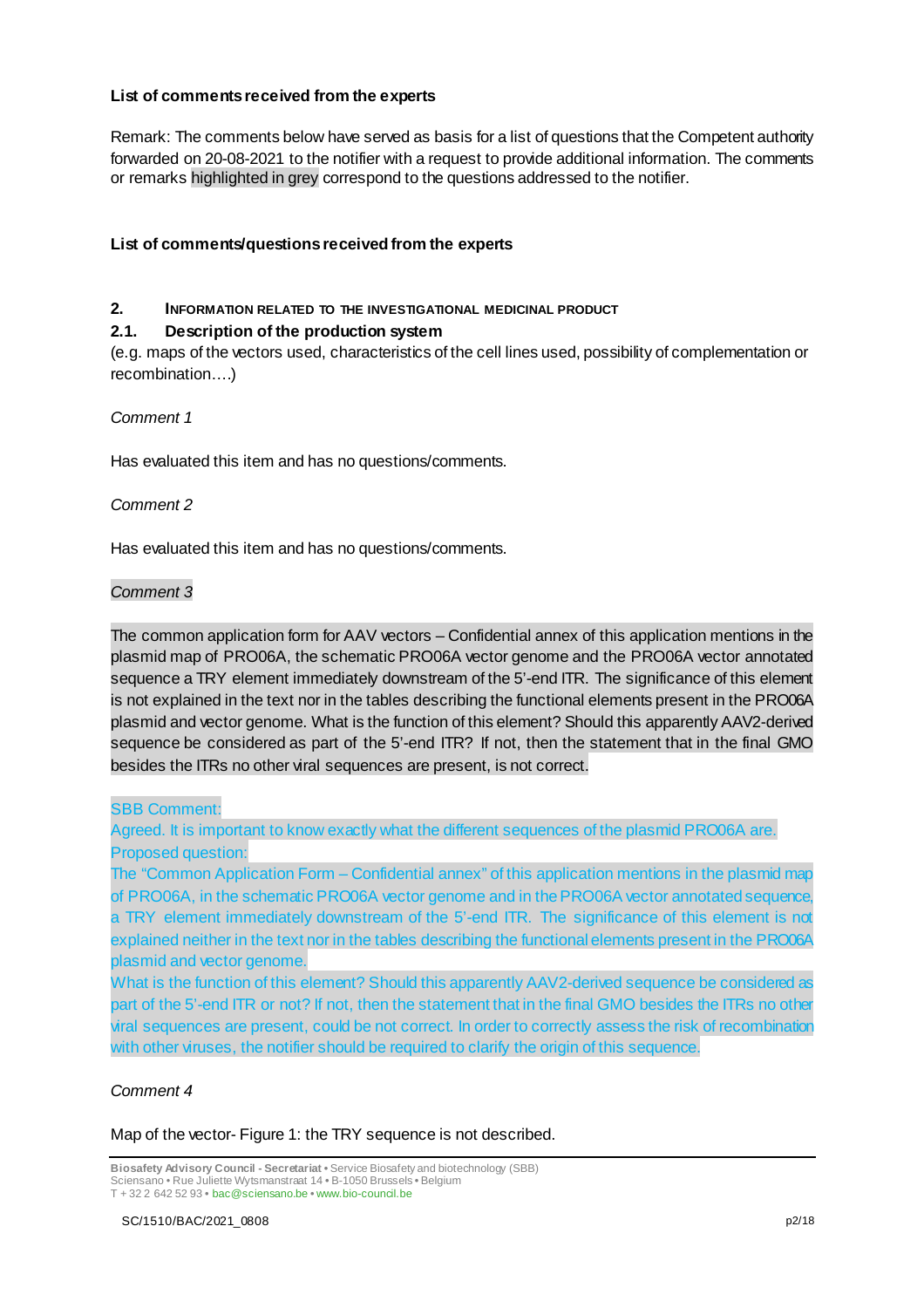All other regulatory elements present in the vector are commonly used elements which do not present safety concerns.

### *SBB Comment:*

A related question regarding the TRY sequence was also raised in comment 3. Both questions have been combined under comment 3.

#### *Comment 5*

Has not evaluated this item.

**2.2. Demonstration of absence of formation of replication-competent virus**  (e.g. assessment of risk of generation of replication competent AAV, test methods and test data, ….)

### *Comment 1*

Has evaluated this item and has no questions/comments.

#### *Comment 2*

Has evaluated this item and has no questions/comments.

#### *Comment 3*

Has evaluated this item and has no questions/comments.

*Comment 4*

Has evaluated this item and has no questions/comments.

### *Comment 5*

Has not evaluated this item.

### **2.3. Diagram (map) of the clinical vector**

#### *Comment 1*

Has evaluated this item and has no questions/comments.

#### *Comment 2*

Has evaluated this item and has no questions/comments.

#### *Comment 3*

#### See 2.1

**Biosafety Advisory Council - Secretariat •** Service Biosafety and biotechnology (SBB) Sciensano • Rue Juliette Wytsmanstraat 14 **•** B-1050 Brussels **•** Belgium T + 32 2 642 52 93 **•** bac@sciensano.be **•** www.bio-council.be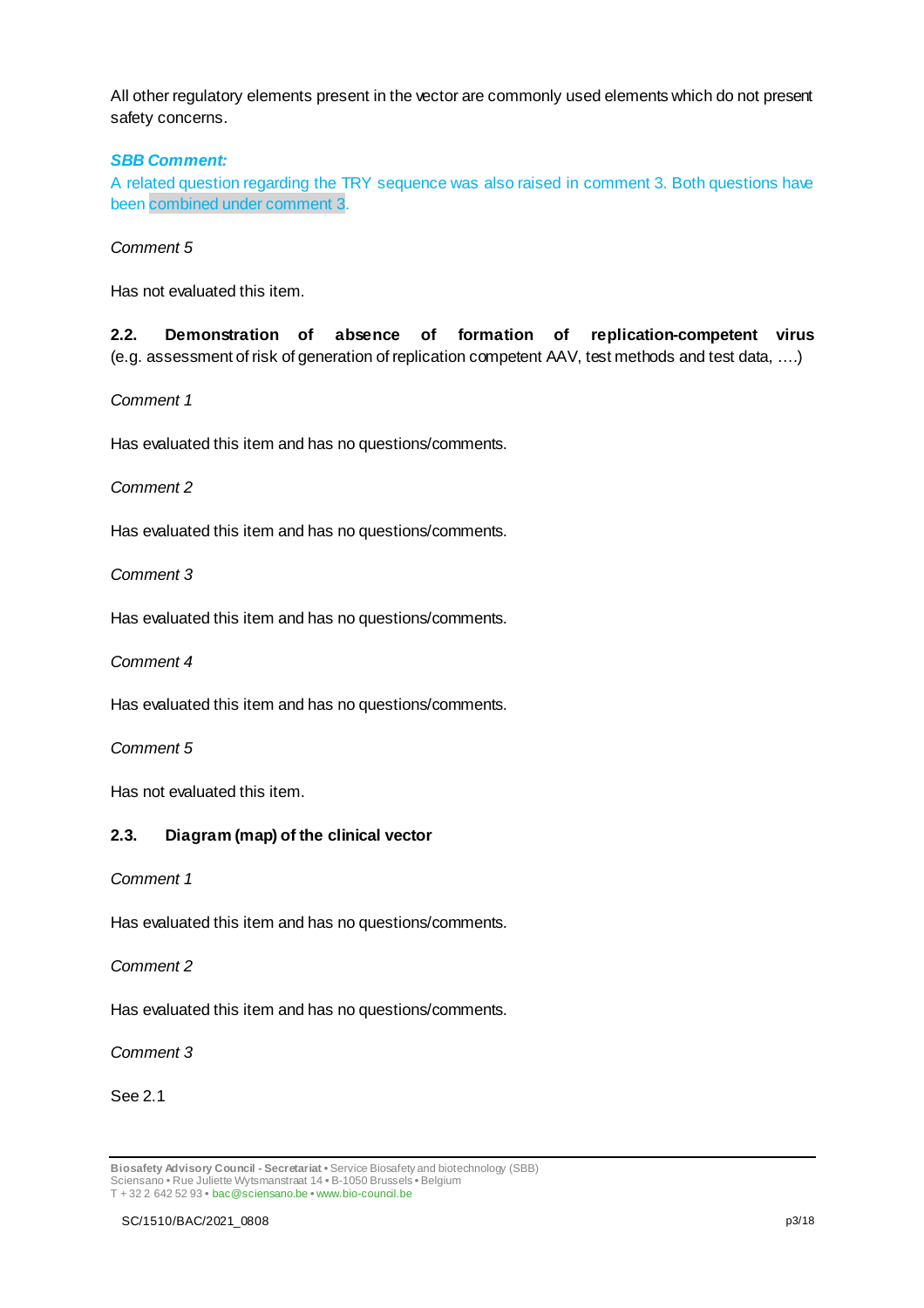### *Comment 4*

The TRY sequence is not defined.

*SBB comment*  See above SBB combined comment in section 2.1

*Comment 5*

Has not evaluated this item.

### **2.4. Molecular characterisation of the clinical vector**

(e.g. annotated sequence of the genome, genetic stability, ….)

*Comment 1*

Has evaluated this item and has no questions/comments.

*Comment 2*

Has evaluated this item and has no questions/comments.

*Comment 3*

See 2.1

*Comment 4*

Although the sequence of the "TRY" element is given, no clue is given concerning its role. In order to assess the risk of recombination with other viruses, it is important to know the origin of this sequence.

*SBB comment*  See above SBB combined comment in section 2.1

*Comment 5*

Has not evaluated this item.

### **2.5. Description of the insert**

(e.g. description of the expression cassette, potential harmful properties of the transgene, ….)

*Comment 1*

Has evaluated this item and has no questions/comments.

*Comment 2*

Has evaluated this item and has no questions/comments.

**Biosafety Advisory Council - Secretariat •** Service Biosafety and biotechnology (SBB) Sciensano • Rue Juliette Wytsmanstraat 14 **•** B-1050 Brussels **•** Belgium T + 32 2 642 52 93 **•** bac@sciensano.be **•** www.bio-council.be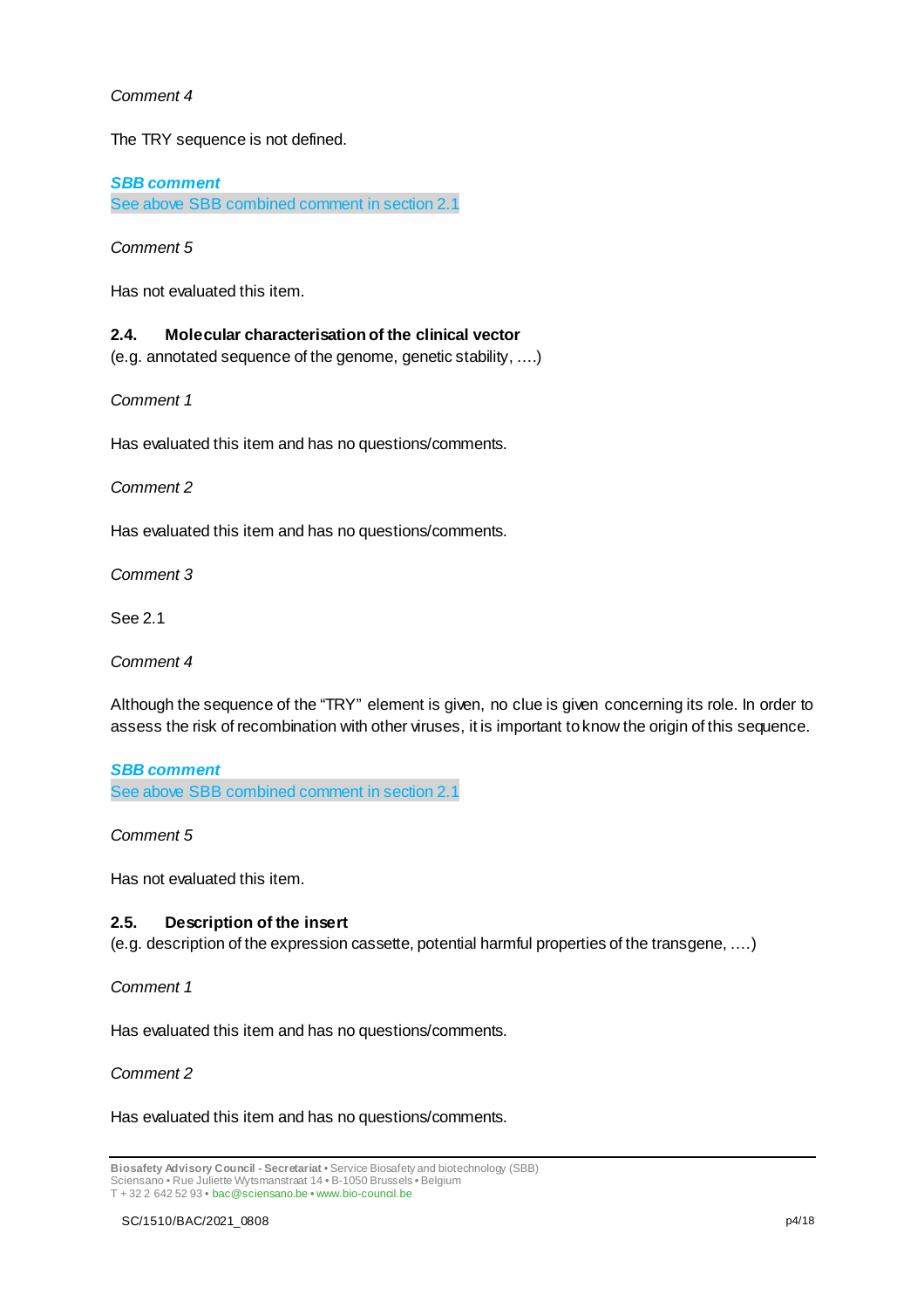### *Comment 3*

Has evaluated this item and has no questions/comments.

### *Comment 4*

It is claimed that "no toxic effects of the expressed transgene are expected" since GRN is a "codonoptimised version of a naturally occurring human gene". However, one publication describes a transgene-specific toxicity with T cells infiltration in the hippocampus after intracerebroventricular injection to mice (Amado DA et al., 2019 https://doi.org/10.1016/j.ymthe.2018.11.013). Furthermore, in the "Investigator brochure, the applicants repeatedly describe a "minimal mononuclear cell inflammation", "minimal neuronal degeneration", "gliosis" etc,) but not absent toxicity" (see Investigator brochure pp 14,55, 62,66 etc..)…

Even though the doses that could inadvertently infect untargeted individuals are expected to be lower than those administered to patients, if the codon-optimised transgene causes neuroinflammation in the brain- either by local overexpression or by recognition of a foreign DNA sequence, for example- the risk of a peripheral inflammatory response for inadvertently infected untargeted individuals should be envisaged

### *SBB Comment:*

A publication describes a transgene-specific toxicity with T cells infiltration in the hippocampus after intracerebroventricular injection to mice (Amado DA et al., 2019). Several studies described in the Investigational Brochure (PRV-2019-006, PRV-2018-027, PRV-2018-021, PRV-2018-028) with Grn KO mouse or NHP animals describe mononuclear cell inflammation, neuronal degeneration, spinal cord degeneration, axonal degeneration, neuronal necrosis or gliosis. These toxicities were presented as minimal. From the perspective of the environmental risk assessment, and as pointed out by the expert, exposure of non-target individuals (e.g. accidental exposure of heath care professionals at clinical trial site; exposure of close contacts because of shedding) will be exposed to much lower amounts of the drug product compared to the clinical dose. However, the notifier could be requested to develop the risk for inadvertently infected non-targeted individuals and the measures that will be put in place in order to avoid any exposure of non-target individuals at the hospital and when the patient come back home. Careful surveillance will be needed to monitor the shedding of rAAV.

### *Comment 5*

Has evaluated this item and has no questions/comments.

### **2.6. Biodistribution and shedding**

(e.g. shedding data, administered dose, route of administration, biodistribution data, methods used for detection of viral shedding….)

### *Comment 1*

**In page 3 of «20 of B\_BE\_21\_BVW3\_Part 2\_SNIF\_v2\_Sep2020» file,** 

**Biosafety Advisory Council - Secretariat •** Service Biosafety and biotechnology (SBB) Sciensano • Rue Juliette Wytsmanstraat 14 **•** B-1050 Brussels **•** Belgium T + 32 2 642 52 93 **•** bac@sciensano.be **•** www.bio-council.be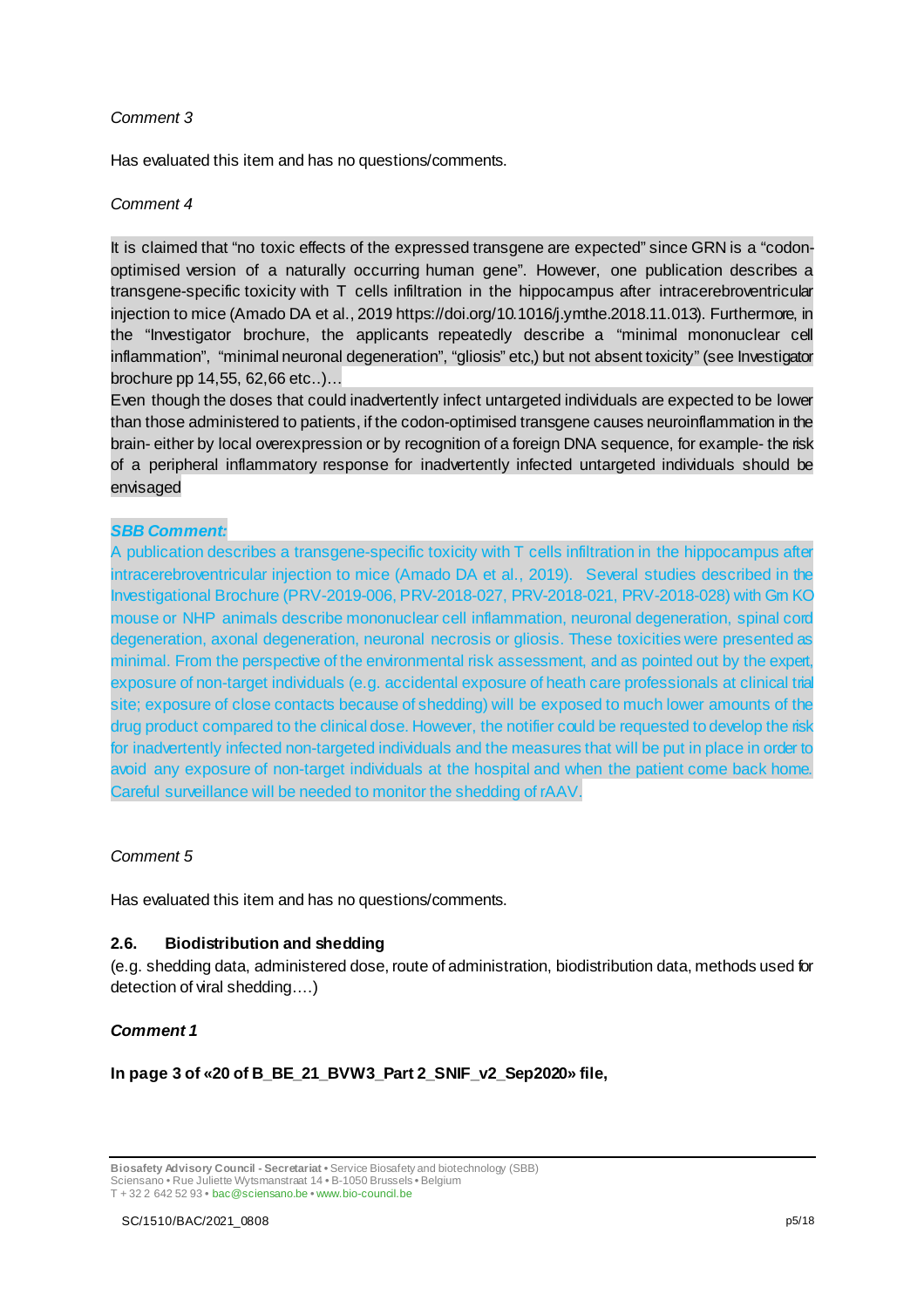it is written that : « Minimal risk of transmission by vector shedding: Viral shedding was assessed in faeces and urine in the GLP NHP study PRV-2018-028. There was no detectable PR006A DNA in any of the treatment groups at either timepoint. »

It would be interesting to precise that « the result of no-trace of PR006A DNA in any of the treatment groups at either timepoint » was obtained in the limits and the sensitivity of detection of the in-house qPCR test.

#### *SBB Comment:*

Viral shedding was assessed in faeces and urine in the GLP NHP study PRV-2018-028. The value of the lower limit of quantification of the detection of shed particles achieved by a qPCR assay has been reported on page 22 of the B/BE/21/BVW3 - Part 1B\_Confidential annex to CAF document. In order to be consistent in the SNIF regarding the limit of quantification of the test, the SBB could suggest that the notifier specifies on page 3 of the SNIF  $\sqrt{2}$  that "the result of no-trace of PR006A DNA in any of the treatment groups at different time point was obtained in the limits and the sensitivity of detection of the in-house qPCR test."

Furthermore, according to table 8 of the Investigational Brochure on p64, Vector Shedding (urine/faeces) was achieved at sacrifice. No result of the viral shedding assessment has been reported in the Investigational Brochure. The notifier could be suggested to clarify in section 4.4.1.2.2 of the IB the results of the viral shedding assessment as it has been mentioned in the Confidential annex to CAF document (page 22).

#### *Comment 2*

In Fig13 at p44 in B\_BE\_21\_BVW3\_Investigator Brochure\_v5.0.pdf, the applicant indicates significant presence of rAAV vector genomes in the kidney and gonads of mice. Even though the specific timing of sampling after administration was not clear to me, was it tested whether the sperm and urine were similarly high? Was vector transmitted between mice?

I agree with the applicant that NHP studies will be more relevant (p58 in B\_BE\_21\_BVW3\_Investigator Brochure\_v5.0.pdf). Still, these animals are young and do not compare to the age of the target population. In how far can the biodistribution and shedding be compared? Is it correct that the doses /g brain were here lower than those that will be used in the human study?

#### *SBB Comment:*

Several NHP studies have been described in the Investigational Brochure. Doses used in the NHP studies were either lower or higher than the doses that will be used in the human study.

On p21/23 in B\_BE\_21\_BVW3\_Part 1B\_Confidential Annex to CAF.pdf the applicant indicates that all male NHP showed measurable expression of the DP in the gonads. Even though the term 'gonads' is rather broad (what is meant exactly?), the fact that signal was detected in the high dose condition, should raise attention (in the end the doses used in the NHP are lower than the highest dose that will be used in patients). Was the sperm also assessed, and if not, shouldn't this be done in the study to assess shedding through intercourse (in as far as this is possible for the group of patients considered)?

### *Coordinator Comment:*

See Investigator brochure p86/100

**Biosafety Advisory Council - Secretariat •** Service Biosafety and biotechnology (SBB) Sciensano • Rue Juliette Wytsmanstraat 14 **•** B-1050 Brussels **•** Belgium T + 32 2 642 52 93 **•** bac@sciensano.be **•** www.bio-council.be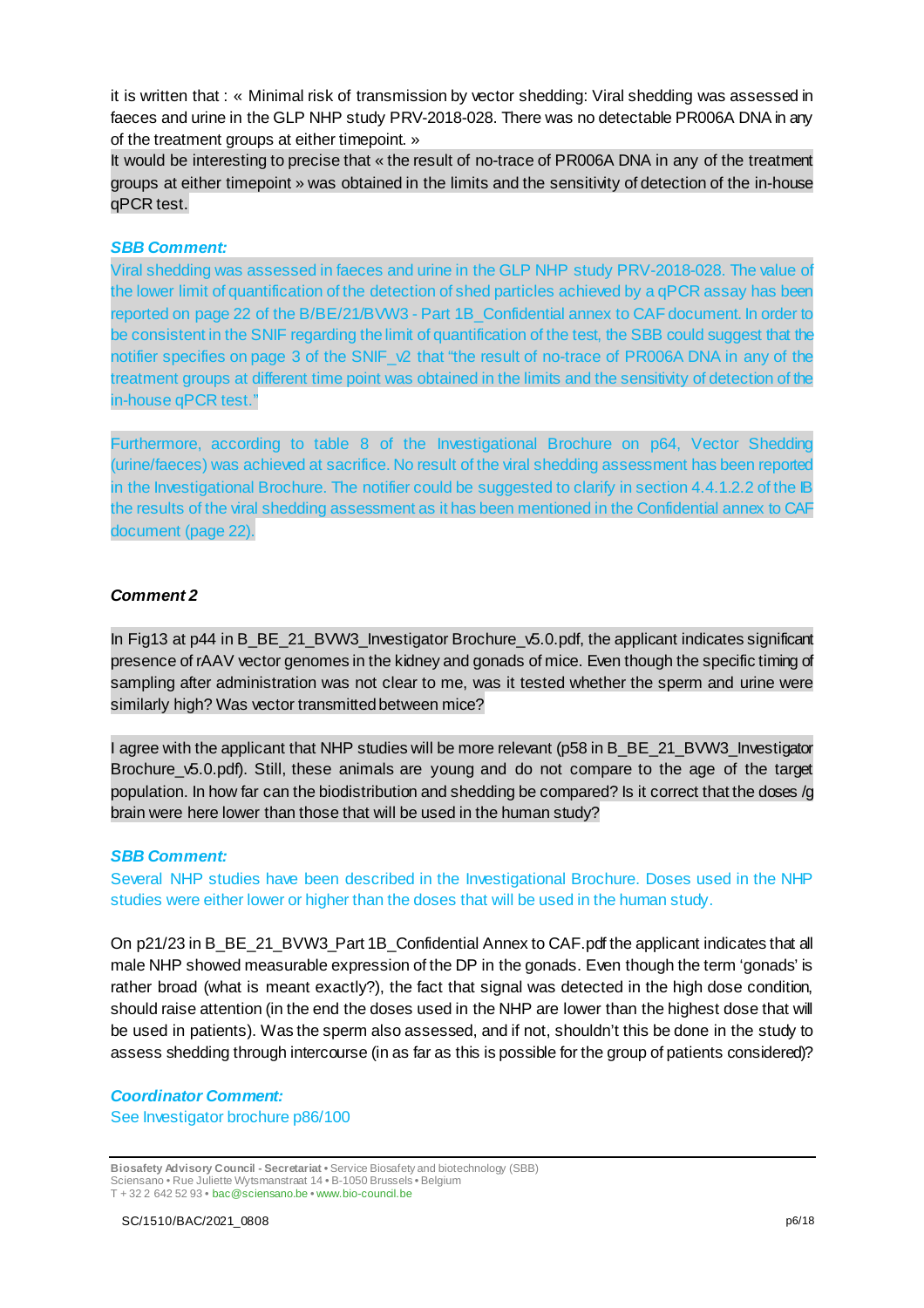Additionally, the risk of exposure to PR006A through semen is unknown. In current and future clinical studies of PR006A, the clinical study protocol guidance regarding use of effective contraception and avoidance sperm donation restrictions for male subjects should be followed to minimize the risk of exposure to PR006A through semen to female partners with reproductive potential.

Vector shedding is only assessed at sacrifice (p64 in B\_BE\_21\_BVW3\_Investigator Brochure v5.0.pdf)? The study also indicates that the gonads in the high dose treated males express the gene of interest (p70 in B\_BE\_21\_BVW3\_Investigator Brochure\_v5.0.pdf \_ the applicant indicated it was measurable, but no data were shown – was this only near LLOQ?). The latter would imply that the viral vector is present in the gonads. Was semen assessed to be positive for vector particles?

Remark:

1. Doses in animals are expressed as vg/g brain, where all patients will receive the same dose, irrespective of the body weight or brain volume/weight  $(3.5 \times 10^{13} \text{ total} \text{ vq} \text{ dose}$  (the "low dose"), 7.0  $\times$ 10<sup>13</sup> total vg dose (the "mid dose"), or 1.4  $\times$ 10<sup>14</sup> total vg dose (the "high dose")). In how far does this affect the shedding potential?

2. The section Warnings and Precautions (p81 in B\_BE\_21\_BVW3\_Investigator Brochure v5.0.pdf) does not provide a complete overview: recent reports are not included such the August2020 report on the Audentes trial on the death of two additional patients in the high dose arm of a study for AAV based GT for a rare neurological disease (AT132) (see https://www.nature.com/articles/s41587-020-0642-9 and https://www.fiercebiotech.com/biotech/astellas-audentes-reports-third-death-gene-therapy-trial). It is

not clear to me in how far the current dose may present a risk for the current patients.

### *SBB comment:*

Agreed with Comments 2 and 5. We kept the questions raised by the experts and compiled their comments. The second remark concerning the omission of a reference has been added to the list of 'typos and other errors/omissions' here below:

It is agreed that any shedding data collected from previous studies will contribute to a proper environment risk evaluation. These data will need to be evaluated in light of the observed quantity of shed viral vector material, the period of time during which shedding is observed. It will be important to answer the question whether the observed shed PR006A is only vector DNA or a remnant thereof, whether or not present in shed cells, whether it reflects integrated vector DNA in shed cells or whether it consists of remaining or rescued replication-deficient viral vector particles. Therefore, the notifier is requested to provide, if available, any clarification regarding the following points:

- 1- In the *in vivo* non-clinical dose-ranging study (PRV-2019-004) in the Adult Grn KO Mouse Model (IB p40): Why has the biodistribution analysis been performed at Month 3 after injection. Also, has the presence of the vector genome and the protein levels been tested in the sperm and urine. If yes, were these results similarly high as in the kidney and the gonads? Was vector transmitted between mice?
- Although, the brain of the NHP is most similar to that of humans and therefore, NHP studies are the most relevant, the notifier should clarify if the difference of age between the animals (2-4 years old) and the target population could influence the biodistribution and shedding analysis in the toxicology studies (PRV-2018-021, PRV-2018-028 and PRV-2019-006) and if this difference has been taken into account in the analysis?

**Biosafety Advisory Council - Secretariat •** Service Biosafety and biotechnology (SBB) Sciensano • Rue Juliette Wytsmanstraat 14 **•** B-1050 Brussels **•** Belgium T + 32 2 642 52 93 **•** bac@sciensano.be **•** www.bio-council.be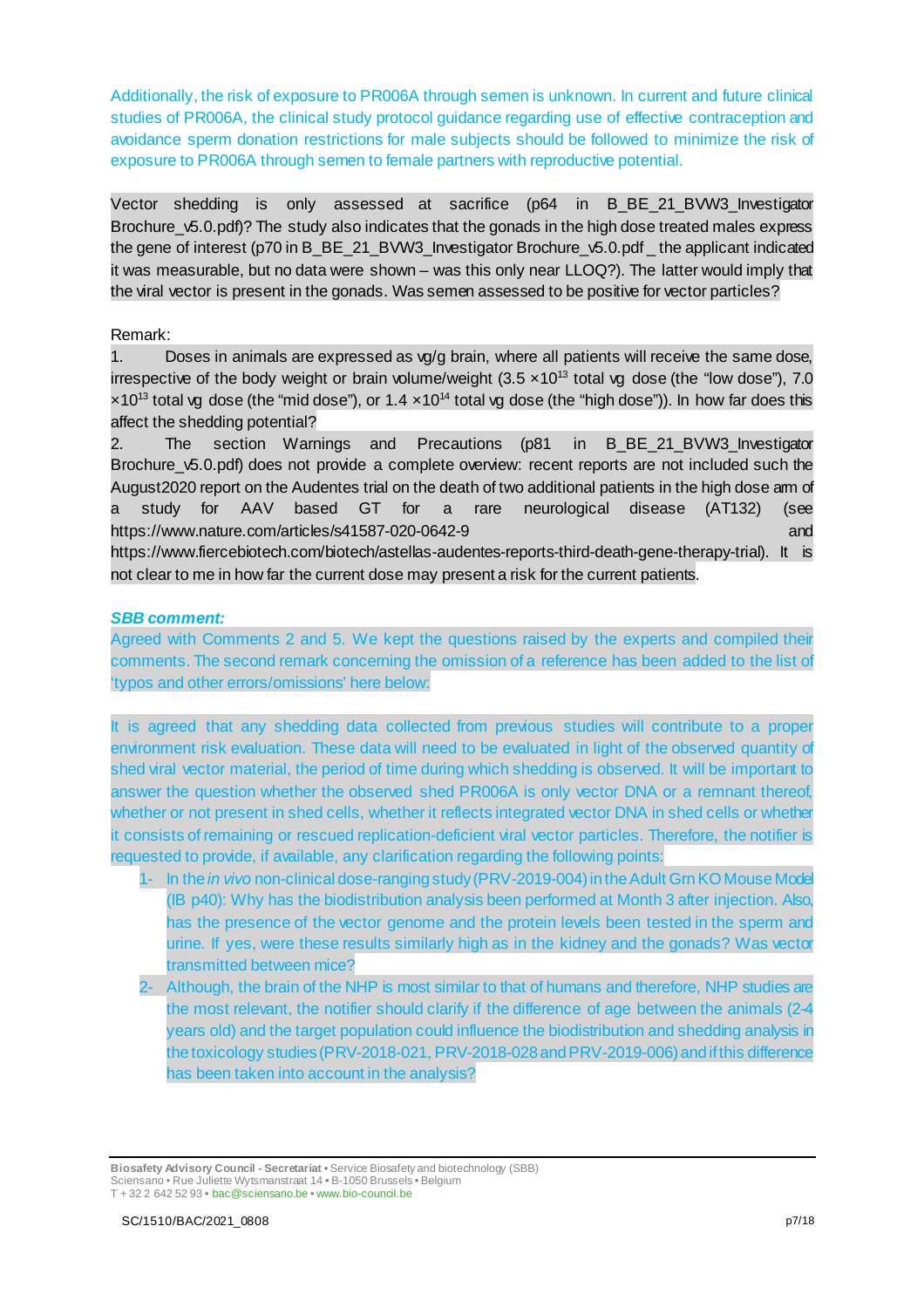- 3- Since the highest dose that will be administrated to patients in the study is higher than most of the doses administrated in the NHP, the notifier could also be asked to discuss any anticipated impact on biodistribution and shedding in humans.
- 4- Since expression of PR006A was measurable in the male gonads at the high dose only (6.5 x  $10^{10}$  vg/g brain), in the non-human primates studies, the notifier is requested to clarify if expression of PR006A has also been assessed in the sperm of the cynomolgus monkeys. Since the doses used in NHP are lower than the highest doses that will be used in human, the SBB suggests the notifier to assess the expression of PR006A in the semen during the study.
- 5- Vector shedding was evaluated in faeces and urine in the GLP NHP study PRV-2018-028. There was no detectable PR006A in any of the treatment groups at both necropsy time points (D30, D183). One NHP (F) who received  $6.5x10^{10}$  vg/g was euthanized at Day 7. The notifier is requested to clarify if any data related to vector shedding in the NPH euthanized at Day 7 has been collected?

### *Comment 3*

Has evaluated this item and has no questions/comments.

### *Comment 4*

Has evaluated this item and has no questions/comments.

### *Comment 5*

Vector shedding was evaluated in faeces and urine in the GLP NHP study PRV-2018-028. There was no detectable PR006A in any of the treatment groups at either of the necropsy timepoints (D30, D183). One NHP (F) who received 6.5x10<sup>10</sup> vg/g was euthanized at day 7. Have data related to vector shedding in the NPH euthanized at day 7 been collected?

### *SBB Comment:*

Agreed with this comment. It has been included in the SBB comment for expert 2 (point 4).

### *Additional SBB Comment:*

In addition to the expert's comment, the notifier could be requested to give some clarification regarding the viral shedding assessment:

First, according to the SNIF, page 3, section A7: Viral shedding will be assessed in saliva, urine, and stool samples and will be assessed on Days -1 (baseline), and 14, and at Months 1, 2, 3, and 6. Same is reported in the Confidential annex of the CAF (section 2.6, page 22). However, according to the protocol, in the synopsis page 26 and the Study objectives and Endpoint page 51: Viral vector shedding will be evaluated at Day 14 and at Months 1, 2, 3, and 6 only. Data in the documents and/or in the protocol need to be updated in order to correct this incoherence between the documents.

Second, In the "Information for the public", page 2, the notifier reported that "Viral vector shedding, i.e., excretion/secretion of recombinant viral particles that could be transmitted to other individuals, will be assessed in saliva, urine, and stool samples. Analysis of samples will continue until 3 consecutive data

**Biosafety Advisory Council - Secretariat •** Service Biosafety and biotechnology (SBB) Sciensano • Rue Juliette Wytsmanstraat 14 **•** B-1050 Brussels **•** Belgium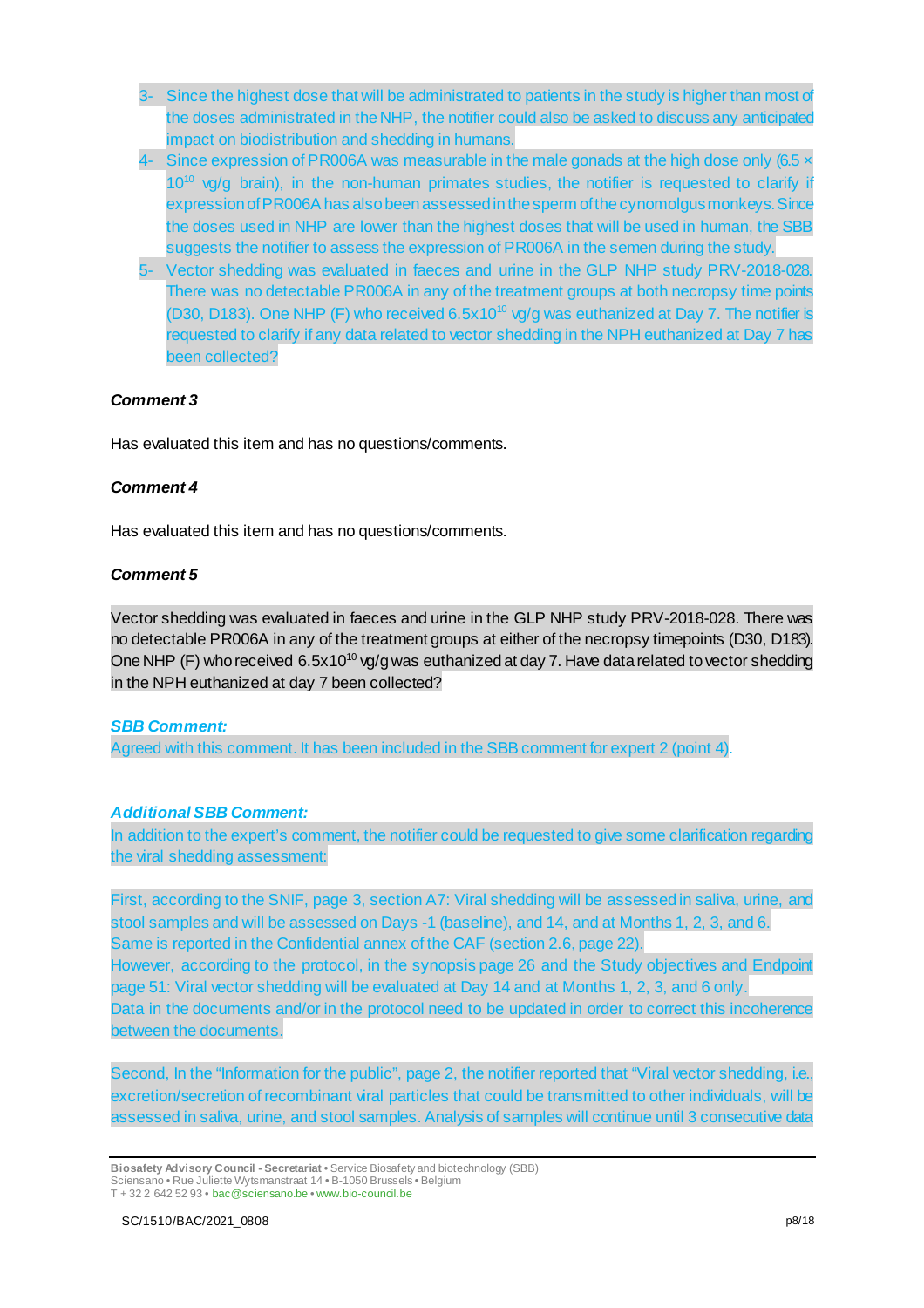points are obtained at or below the limit of detection of the shedding assay. If the level of shedding does not reach the limit of detection of the assay but there is a continual decreasing trend, collection should continue until the results demonstrate that a plateau has been reached in at least 3 consecutive data points."

The latter prerequisite has not been reported in the other documents. If this condition will be applied, the documents should be updated in order to reflect this condition on the shedding analysis.

Third, the notifier could be requested to justify the choice of limited number of time points for sample collection as the question whether shedding is expected earlier than D14 after administration still remains. Since the PR006A vector is replication incompetent, release of the vector following administration is limited to environmental release of the vector by subject shedding during a limited time period following administration. Therefore, any shedding data obtained in a short time period after injection could greatly contribute to the evaluation of the environmental risk assessment. Furthermore, any potential risk for close contacts related to the viral shedding by clinical participants still remains to be investigated. Therefore, the notifier could be recommended to increase the number of sample time points, at least earlier than D14.

Finally, the Investigational brochure mentions on page 79 (section 5.1) an ongoing Phase 1/2 study (PRV-FTD101) in patients with FTD-GRN. The notifier could be requested to clarify whether any shedding analysis has been performed on the first patient already included in this study.

**3. INFORMATION RELATED TO THE CLINICAL TRIAL**

### **3.3. Storage of the clinical vector at the clinical site**

(e.g. storage location, conditions of storage, …)

### *Comment 1*

### **In the « B\_BE\_21\_BVW3\_Part 1A Common Application Form \_Confidential Sections Removed » file, point 3.3. Storage of the clinical vector at the clinical site.**

In this paragraph, there is no information about the total number and maximal (stored together in the freezer) number of PR006A vector 2 mL polypropylene tubes <with 1 mL extractable volume>.

### *SBB Comment:*

In section 3.3 of the Common Application Form \_Confidential Sections Removed, the applicant provided information about the storage location, conditions of storage (including restrictions of access), the maximal storage duration and whether the clinical dose has been prepared in the hospital pharmacy as requested by the section. Information related to the IP and buffer packaging has been described in the Pharmacy Manual v5 on page 4: "PR006A will be supplied in cartons containing sterile, single-use vials. Each vial consists of frozen sterile solution for injection with 1 mL extractable volume in single-use 2 mL pre-sterilized, polypropylene, gasketed micro-centrifuge tubes or 1 mL extractable volume in single-use 2 mL pre-sterilized, glass vials with 13 mm stoppers and flip-off seals. A label will be affixed to the outside of the carton, and individual product labels will be affixed to each vial."

### *Comment 2*

In B\_BE\_21\_BVW3\_Facility Plans.pdf it is indicated that the viral vector and the samples will be stored and manipulated at BSL1 (see also p4 in B\_BE\_21\_BVW3\_Pharmacy Manual\_v5.0.pdf). Is this level

**Biosafety Advisory Council - Secretariat •** Service Biosafety and biotechnology (SBB) Sciensano • Rue Juliette Wytsmanstraat 14 **•** B-1050 Brussels **•** Belgium

T + 32 2 642 52 93 **•** bac@sciensano.be **•** www.bio-council.be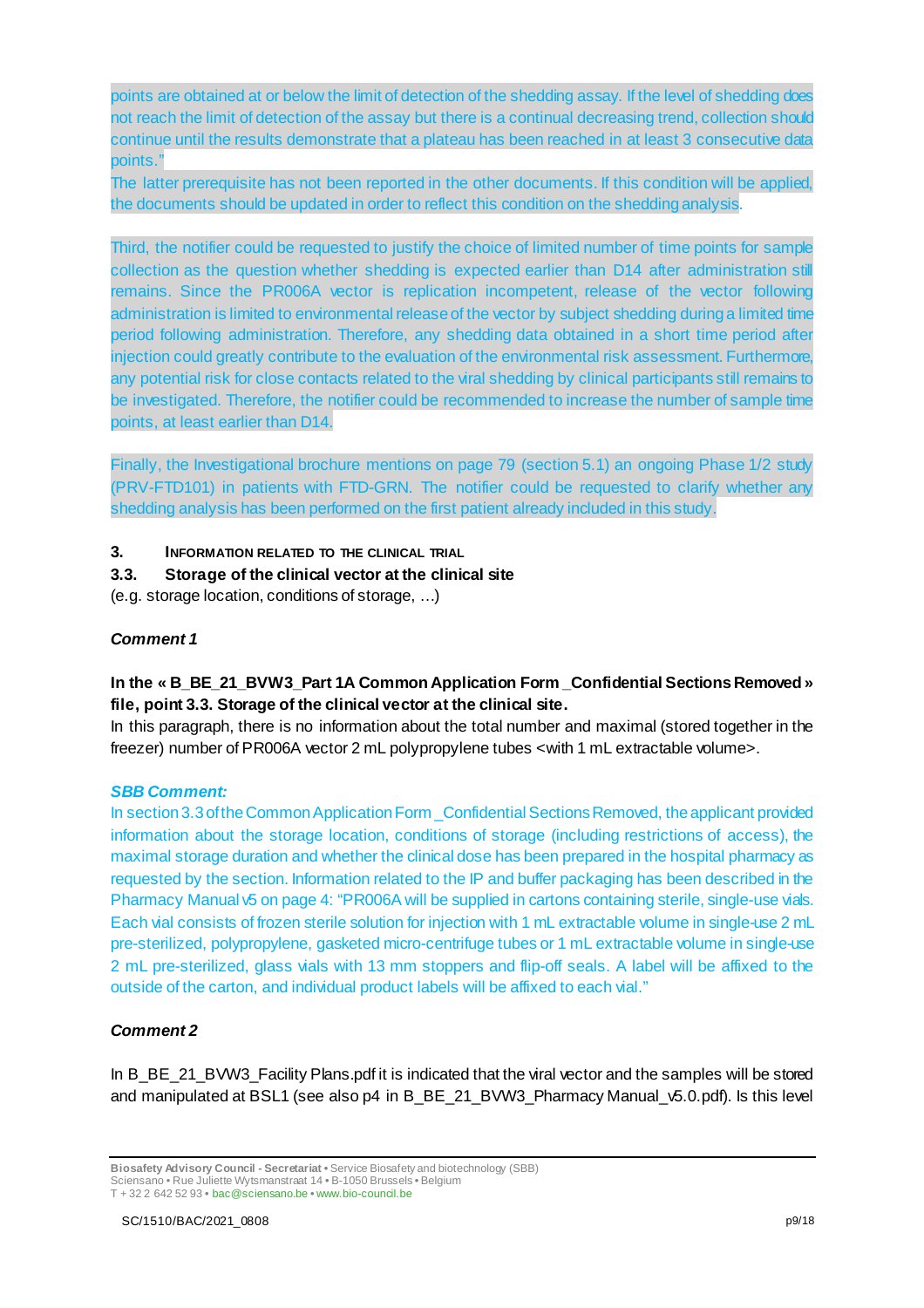sufficient? In research settings, where significantly lower concentrations of AAV vectors are stored, a BSL2 safety level is required with limited access.

#### *SBB Comment:*

According to the Common Application Form with confidential sections removed, preparation of IMP, administration of IMP and sampling will be performed in BSL1. Whereas, in the laboratory, analysis of a subset of samples will be carried out at BSL2 since untested human samples have to be treated as potentially infectious with harmful viruses. In the Facility Plans and on page 4 of the Pharmacy Manual, BSL-1, handling and storage of biosamples will be done at BSL1.

Clarification should be provided by the notifier regarding the biosafety level during the handling and the storage of the samples.

According to the Good Practice on the assessment of GMO related aspects in the context of clinical trials with AAV clinical vectors that has been endorsed by Belgium, clinical trials with AAV clinical vectors in accordance with the requirements in the ERA in Section 2 can be conducted under BSL-1. The requirements as reported in section 2 of the ERA are the absence of formation of replication competent virus and a harmful transgene. Both requirements are met. As demonstrated in the Confidential annex to CAF (page10), each batch of PR006A has been tested for the presence of replication competent vector and no rcAAV could be detected, which confirms that PR006A is a non-replicating recombinant vector derived from AAV9. This vector contains a gene encoding for the human progranulin GRN.

#### *Coordinator Comment:*

The National Institutes of Health (NIH) classifies all serotypes of AAV-based vectors produced by helpervirus free methods as Risk Group 1, but depending on the transgene being expressed (e.g., oncogenes, toxic genes, etc.), the classification may be elevated.

#### https://ec.europa.eu/health/sites/

health/files/files/advtherapies/docs/aavs\_gp\_en.pdf

Clinical trials with AAV clinical vectors in accordance with the requirements in the ERA in Section 2 can be conducted under BSL-1. applicable to AAV clinical vectors if the applicant demonstrates absence of formation of replication competent virus and that the transgene is not harmful

#### *Coordinator Comment:*

In common application form

P17: PR006A is a RG1 agent and will be prepared for administration in a Biological Safety Cabinet Class II Type A2 or better

P14: Storage location: IMP will be stored in an ultra-freezer within the clean room facility, with controlled access limited to the staff working in that facility P16 The IMP must only be thawed and diluted before use.

#### *Comment 3*

Has evaluated this item and has no questions/comments.

#### *Comment 4*

**Biosafety Advisory Council - Secretariat •** Service Biosafety and biotechnology (SBB) Sciensano • Rue Juliette Wytsmanstraat 14 **•** B-1050 Brussels **•** Belgium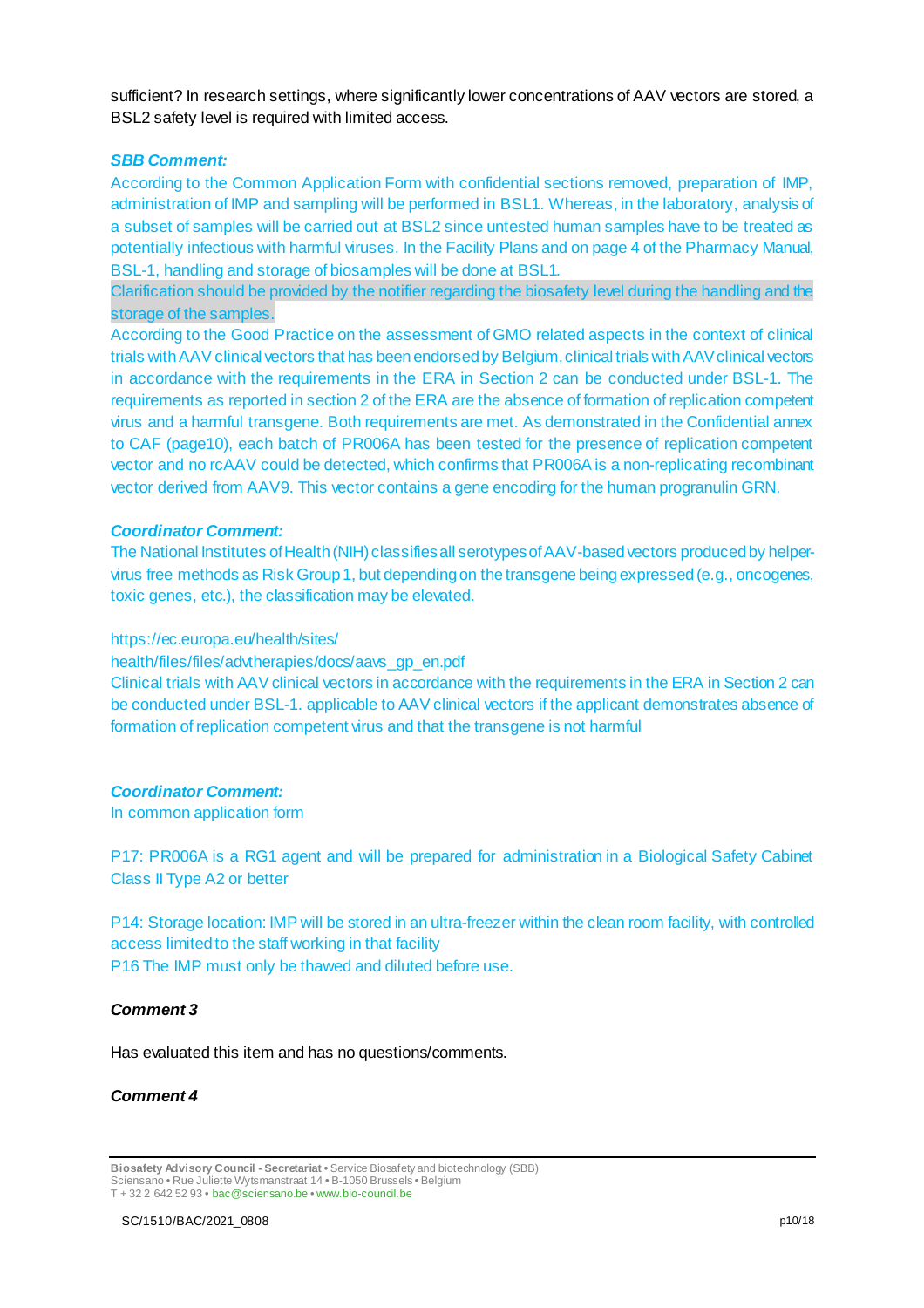Has evaluated this item and has no questions/comments.

### *Comment 5*

Has evaluated this item and has no questions/comments.

### **3.4. Logistics for on-site transportation of the clinical vector**

(information on logistics of in-house transportation, characteristics of the container, disinfection procedures, labelling of the containers, ...)

#### *Comment 1*

Has evaluated this item and has no questions/comments.

#### *Comment 2*

Has evaluated this item and has no questions/comments.

#### *Comment 3*

Has evaluated this item and has no questions/comments.

#### *Comment 4*

Has evaluated this item and has no questions/comments.

#### *Comment 5*

Any surfaces contaminated with PR006A will be decontaminated using an appropriate virucidal agent, such as 1:10 dilution bleach, for 10 minutes. Could the applicant provide the final concentration of sodium hypochlorite? Sodium hypochlorite is unstable, diluted solutions should be prepared extemporaneously, dated and used rapidly (within the week). It should be stored in the dark and protected from heat.

#### *SBB Comment:*

See below SBB comment regarding the comment 3 in section 3.6

### *Additional SBB Comment:*

The notifier reported in the Confidential Application Form with Confidential sections removed, on page 12, section 3.2, that "Most samples will be sent to central lab".

The notifier should be requested to update the form by reporting the address of the Central lab. Furthermore, the notifier could clarify whether the Central lab is aware or will be informed on the precautions to be taken when manipulating the GMO based samples.

### *Coordinator Comment*

Address is mentioned: Herestraat 49; 3000 Leuven; Belgium (p12)

**Biosafety Advisory Council - Secretariat •** Service Biosafety and biotechnology (SBB) Sciensano • Rue Juliette Wytsmanstraat 14 **•** B-1050 Brussels **•** Belgium

T + 32 2 642 52 93 **•** bac@sciensano.be **•** www.bio-council.be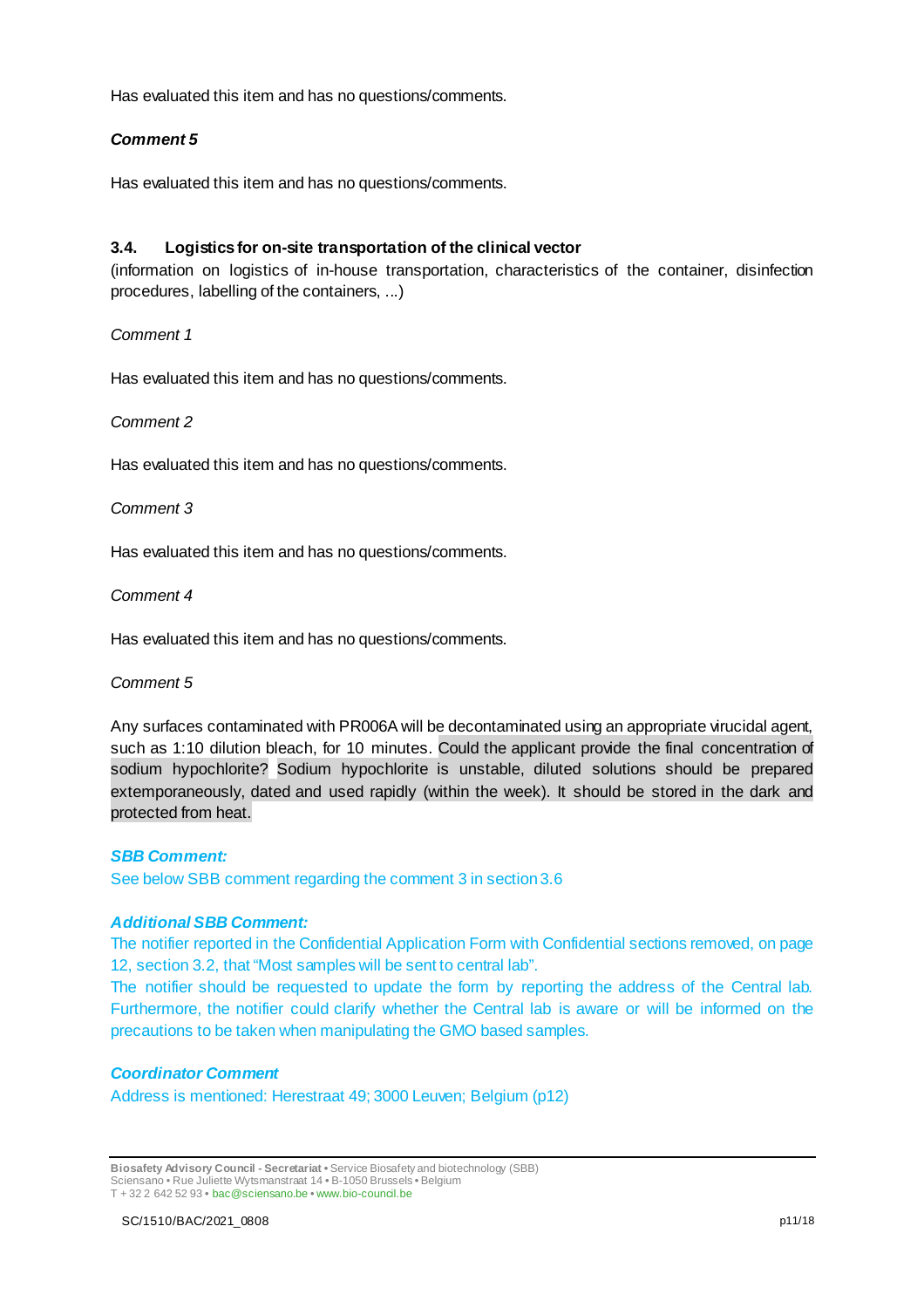**3.5. Reconstitution, finished medicinal product and administration to the patients** (e.g. mode of administration, information on dosing and administration schedule, information on concomitant medication,…)

### *Comment 1*

Has evaluated this item and has no questions/comments.

### *Comment 2*

Has evaluated this item and has no questions/comments.

### *Comment 3*

Has evaluated this item and has no questions/comments.

### *Comment 4*

Has evaluated this item and has no questions/comments.

*Comment 5*

Has evaluated this item and has no questions/comments.

### **3.6. Measures to prevent dissemination into the environment**

(e.g. control measures, PPE, decontamination/cleaning measures after administration or in the case of accidental spilling, waste treatment, recommendation given to clinical trial subjects, …)

### *Comment 1*

### **In the "B\_BE\_21\_BVW3\_Part 1A Common Application Form \_Confidential Sections Removed" file, point 3.6.b) Personal protective equipment.**

To reduce the risk for inadvertent exposure during handling of PR006A, site personnel and all those present during preparation and administration must wear standard Personal Protective Equipment (PPE) for handling of a RG1 agents, as described in the pharmacy manual. The following are recommended: gowns (preferably disposable), chemotherapy gloves, shoe covers, hair covers and, in the case of spills, facial mask, eye protection and respiratory protection.

We would like to ask for precision for PPE in the case of spills : the proposal to wear facial mask <or/and/with> respiratory protection should be clarified.

### *SBB Comment:*

The dilution and the retrieve of vaccine from the vial are manipulations that could create aerosols. AAV (wt and rAAV) are resistant to some disinfectants, dehydration and are known to persist in aerosols or aqueous solutions. Therefore, as it has been previously mentioned in the Advices for the dossiers B/BE/19/BVW2 and B/BE/18/BVW4, the SBB would recommend that facial mask and eye protection should be worn as a standard PPE while performing manipulations that may create aerosols with highly

**Biosafety Advisory Council - Secretariat •** Service Biosafety and biotechnology (SBB) Sciensano • Rue Juliette Wytsmanstraat 14 **•** B-1050 Brussels **•** Belgium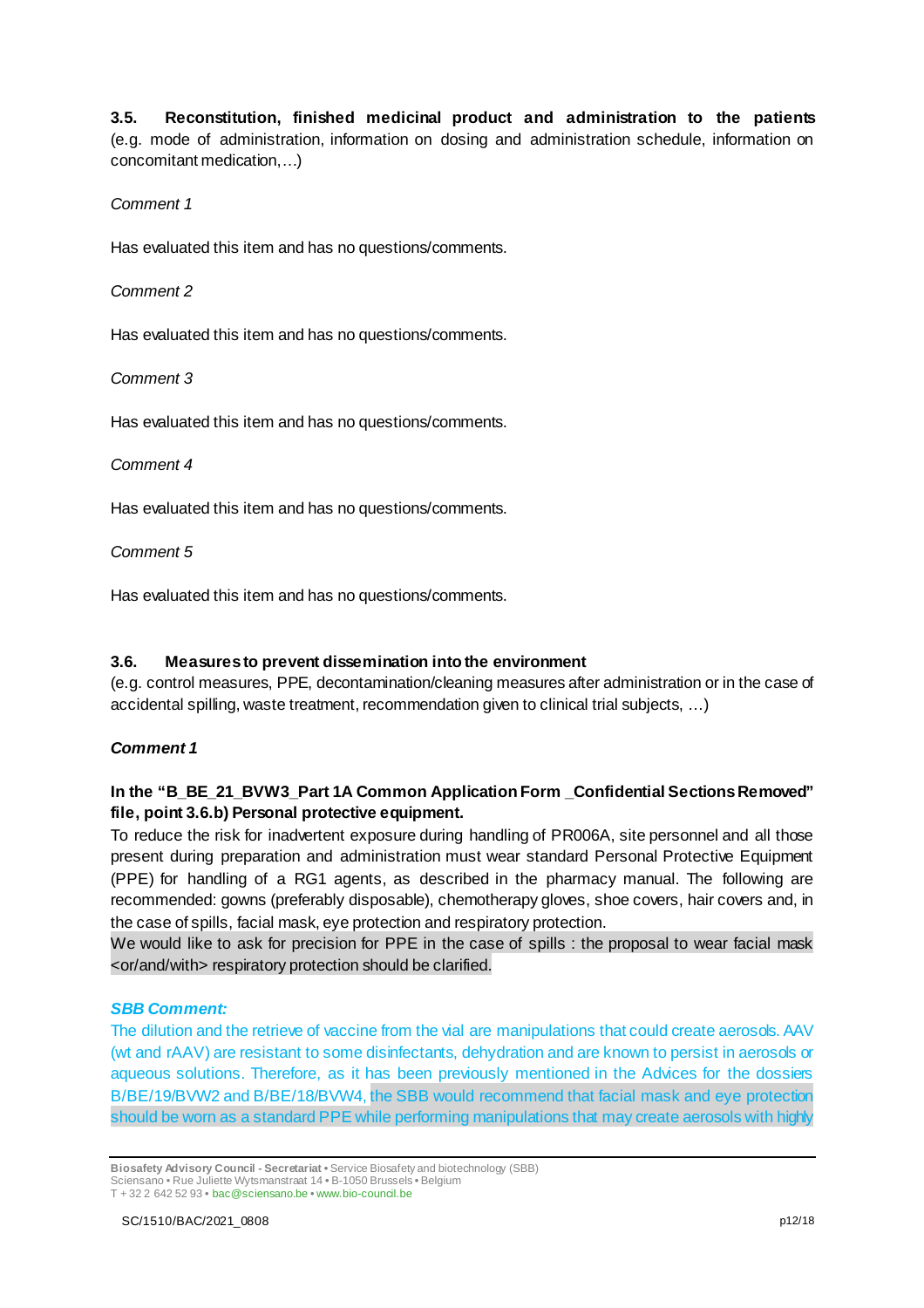concentrated rAAV and not solely in case of spills. Furthermore, the notifier could be requestedto clarify what kind of facial mask or/and/with respiratory protection they will use. As requested in a previous advice, the medical staff should wear a FFP2 mask for the infusion of the IMP to the patients.

#### *Comment 2*

On p17 in B\_BE\_21\_BVW3\_Part 1A Common Application Form \_Confidential Sections Removed.pdf the dossier states 'The following are recommended: gowns (preferably disposable), chemotherapy gloves, shoe covers, hair covers and, in the case of spills, facial mask, eye protection and respiratory protection.' Eye protection should be included as a standard PPE when working with these highly concentrated rAAV preps, and not solely 'in case of spills'. (see also p4 in B\_BE\_21\_BVW3\_Pharmacy Manual v5.0.pdf).

#### *SBB Comment:*

See above SBB comment regarding comment 1 in section 3.6

On p4 in B\_BE\_21\_BVW3\_Pharmacy Manual\_v5.0.pdf it is stated that BSL1 level would be sufficient. In the framework of ERA (minimizing spill into the environment), I would not agree, and at least a BSL2 level should be used. BSL1 laboratory setting typically consists of research taking place on benches without the use of special contaminant equipment, and is not required to be isolated from surrounding facilities.

#### *SBB Comment:*

See SBB comment regarding comment 2 in section 3.3

Also, patients should be requested as well to refrain from blood/organ donation as a clinical trial subject. (p18 - B\_BE\_21\_BVW3\_Part 1A Common Application Form \_Confidential Sections Removed.pdf).

#### *SBB Comment:*

Given the highly concentrated rAAV preparations, the notifier could be requested to clarify which recommendations on donation of blood/cells/tissues/organs by the clinical trial subject will be received. The notifier could be recommended to refrain patients from blood/cells/tissues/organs donation for the duration of the clinical trial.

If any specific recommendation will be added, the notifier should also be requested to update the protocol accordingly.

#### *Coordinator Comment*

Only to abstain from blood donation should be further highlighted since already mentioned (p18) "Male participants of the study must agree to abstain from sperm donation for the duration of the study, including long-term follow-up and women must agree to abstain from egg donation for the duration of the study including long-term follow-up."

### *Comment 3*

**Biosafety Advisory Council - Secretariat •** Service Biosafety and biotechnology (SBB) Sciensano • Rue Juliette Wytsmanstraat 14 **•** B-1050 Brussels **•** Belgium

T + 32 2 642 52 93 **•** bac@sciensano.be **•** www.bio-council.be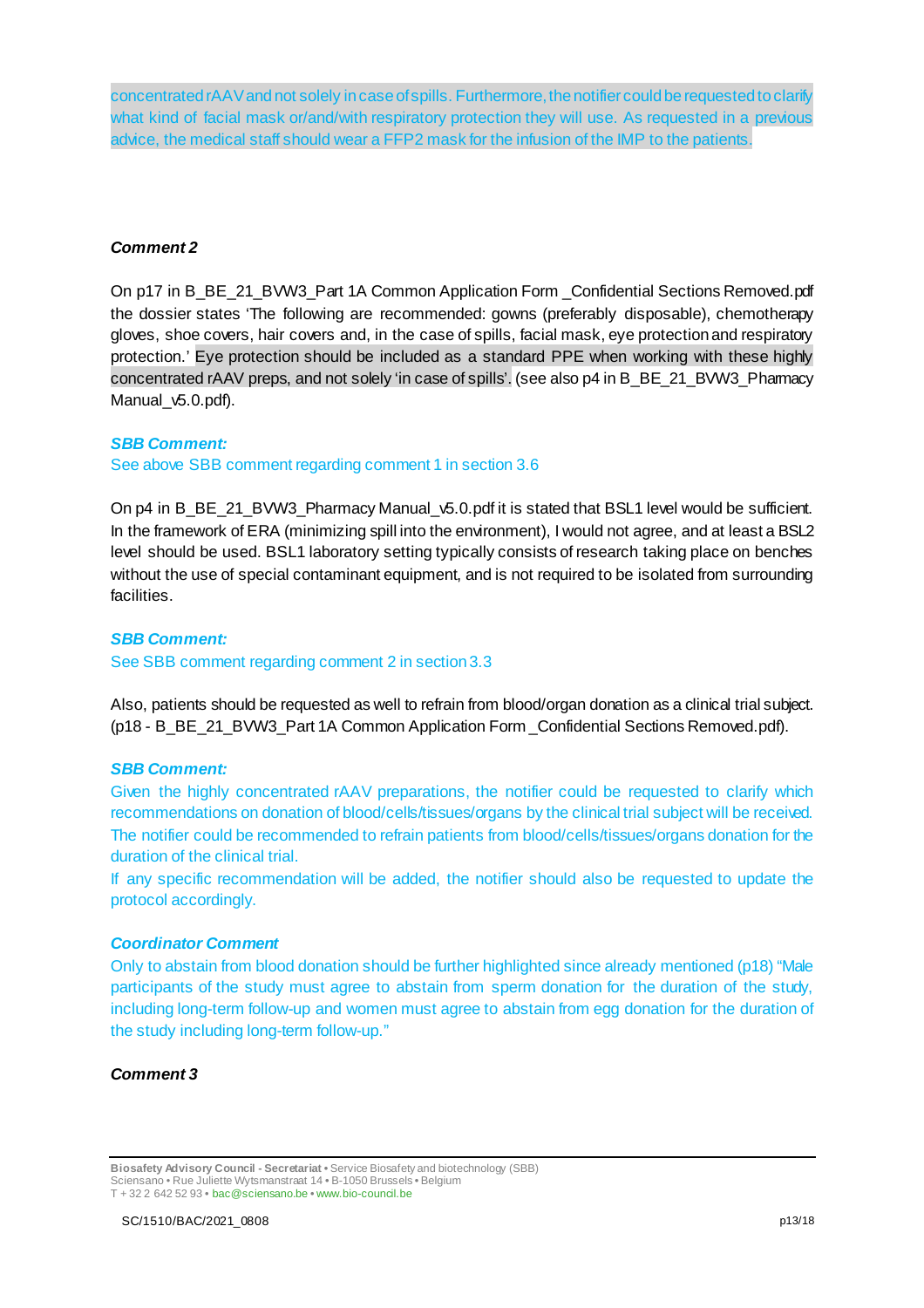The disinfection procedure describes the use of a 1:10 dilution of bleach as an appropriate viricidal agent. The precise mass concentration (g/100 ml) or molar concentration (M or mol/l) of sodium hypochlorite in the final solution should be mentioned, because bleach is usually already a dilution which can have variable concentrations of sodium hypochlorite.

#### *SBB Comment:*

In the SNIF page17, section I1 and J2 and in the Common Application Form Confidential sections removed, p15, section 3.4 and p17, section 3.6.d, the applicant proposes thatany surface area exposed to the GMO will be decontaminated using an appropriate virucidal agent, such as a 1:10 dilution of bleach, for 10 minutes.

Firstly, the notifier should be requested to mention in the text the precise mass concentration (g/100 ml) or molar concentration (M or mol/l) of sodium hypochlorite in the final solution.

Secondly, it should be specified that, whenever hypochlorite solution is used (e.g. for the decontamination of work areas), special attention should be given to the use of freshly prepared hypochlorite solution.

Finally, as it was previously raised in the context of dossier B/BE/20/BVW4, the use of a 1:10 dilution of bleach may be effective to inactivate the AAV vector, but is not always suitable since surfaces will be corroding. On top, bleach will precipitate the proteins/vectors and removal from the surface may even be more difficult. The SBB would propose to use a detergent/EtOH70% to clean the surface of possible contamination (knowing that this does not inactivate the vector, but rather cleans the surface), and subsequently inactivate the cloth in bleach 10% solution for appropriate time. Also for a spill, first contain the spill and inactivate afterwards. Wescodyne or detergent-based disinfectant are good suggestions, but provide working solutions that have proven effective. So, the notifier could be requested to adapt the procedure as requested for previous dossier.

#### *Coordinator Comment*

Disinfection: 10% bleach is a standard procedure ( followed by an alcohol wipe to lessen the corrosive nature of the bleach)

Last paragraph should not be taken into account because:

1. Bleach contains sodium hypochlorite, an extremely corrosive chemical that can break the hydrogen bonds between DNA base pairs and thus degrade or "denature" a DNA sample.

- 2. Bleach denaturates proteins.
- 3. Corrosion is not a biosafety issue

4. In none of previous dossiers, besides the attention to use freshly prepared bleach, Wescodyne has been mentioned. For Wescodyne: some organic and inorganic substances neutralize effect

### *Comment 4*

Has evaluated this item and has no questions/comments.

#### *Comment 5*

The patients who received PR006A must agree to abstain from blood donation during the clinical trial.

### *SBB Comment:*

See SBB comment regarding to comment 2 in section 3.6

**Biosafety Advisory Council - Secretariat •** Service Biosafety and biotechnology (SBB) Sciensano • Rue Juliette Wytsmanstraat 14 **•** B-1050 Brussels **•** Belgium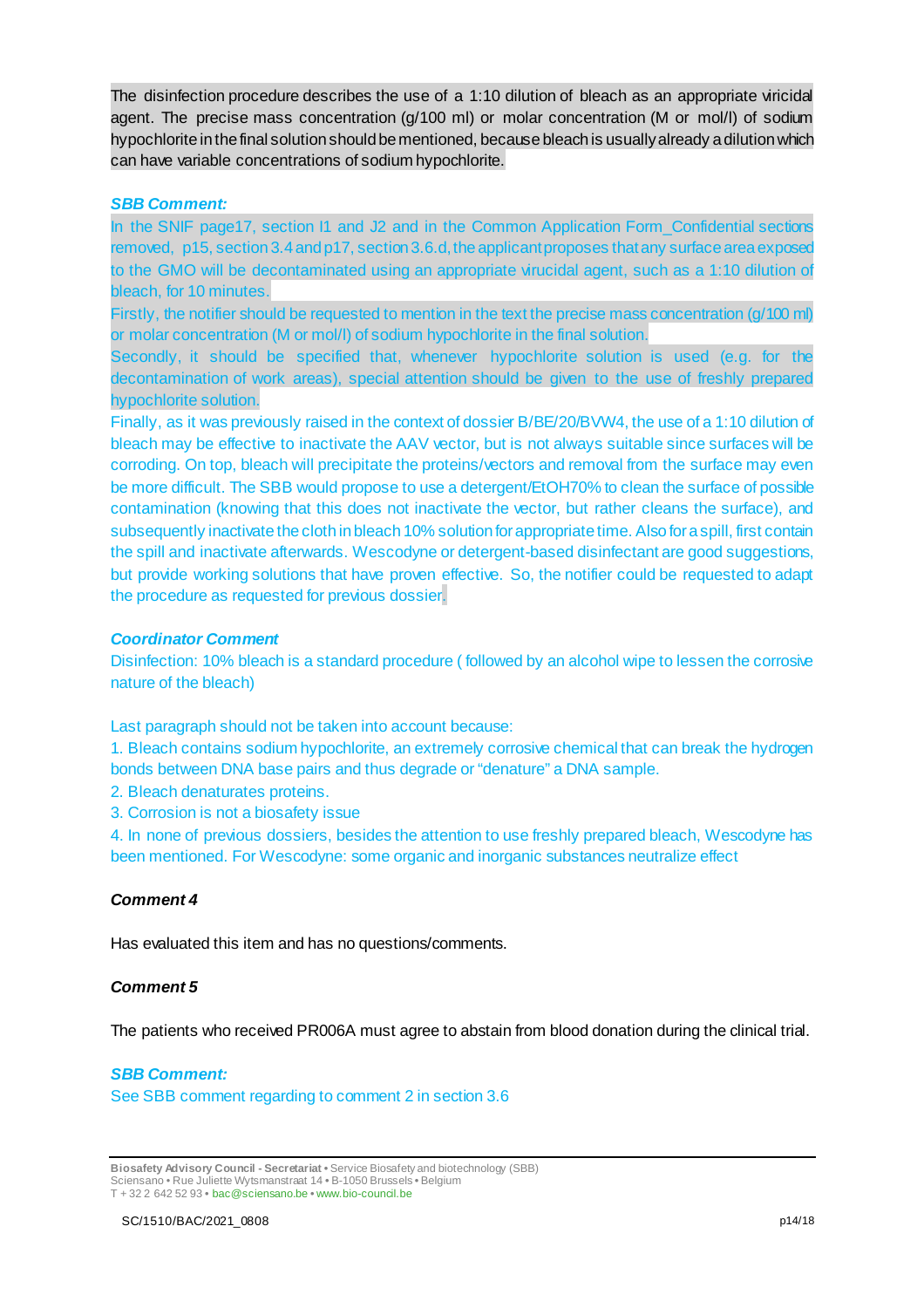In case of accidental spills, the medical staff should alert people in the area of the spill, remove contaminated clothes and leave the area for 30 min. He/she should close the area and post "DO NOT ENTER". After 30 min, he/she must wear a clean lab coat and wear gloves, glasses and a FFP2 mask. He/she must cover the spill with towels and other absorbent material starting from the edge toward the center. He/she must carefully pour the appropriate disinfectant over the absorbent material starting from the edge to the center. It must allow a sufficient contact time for the disinfectant to inactivate the GMO. After that, he/she must remove the paper towels and broken vials with tongs or forceps and discard in a biohazard waste bag. The PPE should be discarded in the biohazard bag. The lab coat should be decontaminated before disposal.

### *SBB Comment:*

The same comment was formulated in the final advice of the Council for dossiers B/BE/18/BVW4, B/BE/18/BVW9 and B/BE/19/BVW2. Agreement to include this comment in the final advice of the Council as a recommendation to update the "Safety Data Sheet".

Liquid waste will be decontaminated using an appropriate chemical disinfectant or autoclaved. Is the waste disposed as biohazard waste after decontamination or discharged to the sewer system?

Could the applicant provide instructions in case of accidental splash into the eyes and needle stick?

#### *SBB Comment:*

The notifier could be asked to provide a 2-4 page 'instructions for study staff personal' that can be provided as a plasticized document to personnel preparing and administering the MP detailing. This sheet should include all relevant handling instructions, detailed instructions in case of spill, waste management and other risk management measures:

- risk management procedures used in case of needle-stick injury or the formation of aerosols in case of bag rupture

- the use of personal protective equipment for health care workers (e.g. which PPE are mandatory)

- procedure in the event of accidental occupational exposure through a splash in the eyes or mucous membrane

- procedures for treatment of accidental spill (concentration of disinfectant, contact time)

procedures to prevent and to deal with exposure to blood, urine, vomit or other bodily fluids from patients in the initial period where there are high numbers of transduced cells after infusion

### **5. ENVIRONMENTAL RISK ASSESSMENT**

(applicability of the specific environmental risk assessment provided for in Section 2 of the 'Good Practice on the assessment of GMO related aspects in the context of clinical trials with AAV clinical' taking into account the specific characteristics of the investigational medicinal product)

### *Comment 1*

Has evaluated this item and has no questions/comments.

#### *Comment 2*

Has evaluated this item and has no questions/comments.

#### *Comment 3*

**Biosafety Advisory Council - Secretariat •** Service Biosafety and biotechnology (SBB) Sciensano • Rue Juliette Wytsmanstraat 14 **•** B-1050 Brussels **•** Belgium T + 32 2 642 52 93 **•** bac@sciensano.be **•** www.bio-council.be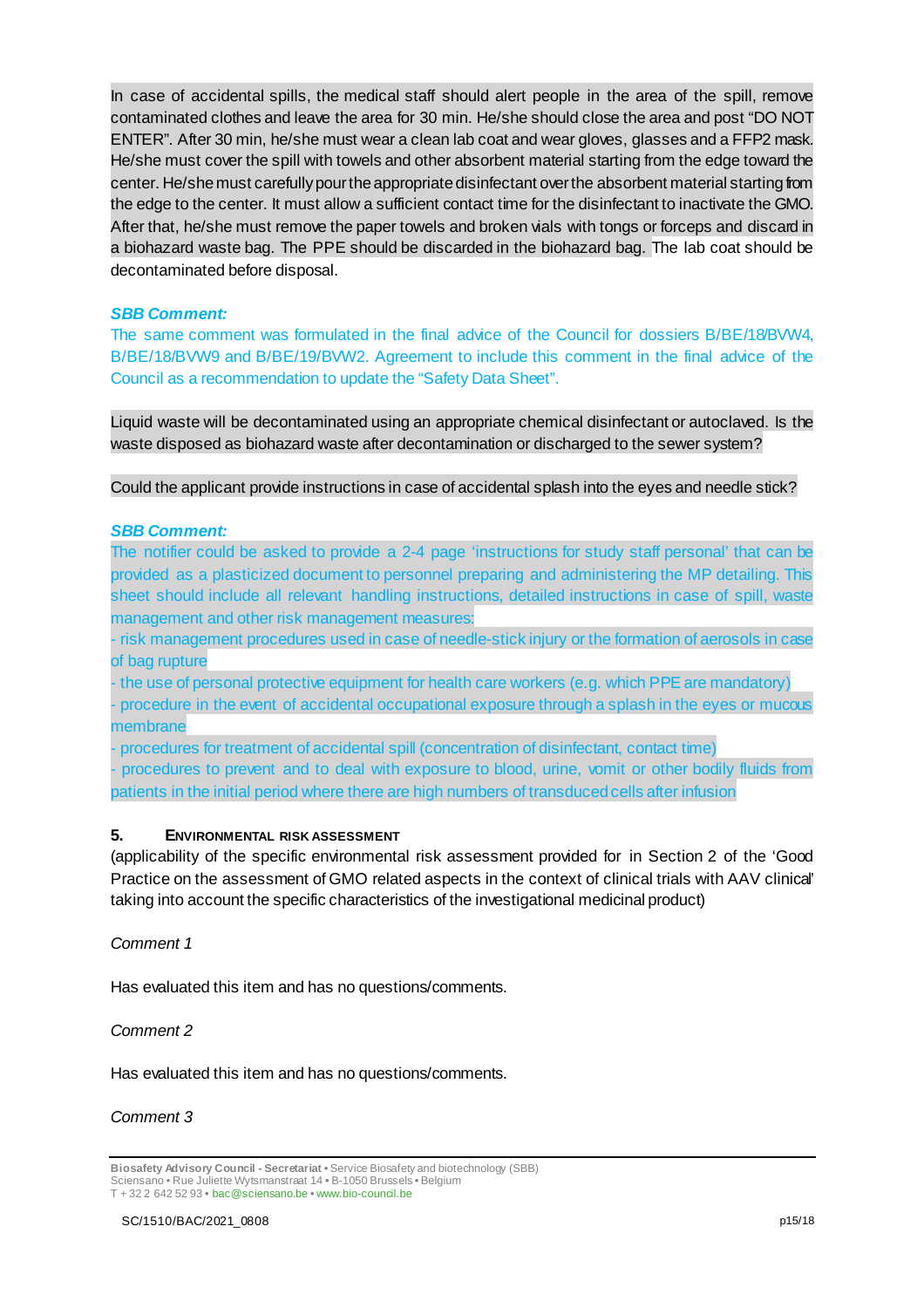Has evaluated this item and has no questions/comments.

### *Comment 4*

The AAV GP document concerns AAV vectors which only retain the 145 bp ITRs from the AAV genome. The origin and role of the TRY sequence should be provided in order to determine whether the PR006A vector falls into this description of AAV vectors.

#### *SBB comment*

See above SBB comment related to combined comment in section 2.1

#### *Comment 5*

Has evaluated this item and has no questions/comments.

#### **6. OTHER INFORMATION**

**Do you have any other questions/comments concerning this notification that are not covered under the previous items?** 

*Comment 1*

None.

*Comment 2*

In the B\_BE\_21\_BVW3\_Main ICF\_Belgium Dutch\_v4.1.0\_19Apr2021 (and also in the other languages) the brochure specifies the use of AAV virus. Even though this is outside of the scope of the ERA, I reckon it is important to use the word viral vector instead, since rAAV9 based vectors are not viruses. It is key to provide information using the proper wording to facilitate the general understanding and to support the development of gene therapeutic approaches, without stimulating the emergence of fake stories.

### *SBB comment:*

A remark concerning the incorrect use of "AAV virus" has been added in a list of "typos and other erros/omissions".

#### *Comment 3*

None.

*Comment 4*

None.

*Comment 5*

**Biosafety Advisory Council - Secretariat •** Service Biosafety and biotechnology (SBB) Sciensano • Rue Juliette Wytsmanstraat 14 **•** B-1050 Brussels **•** Belgium T + 32 2 642 52 93 **•** bac@sciensano.be **•** www.bio-council.be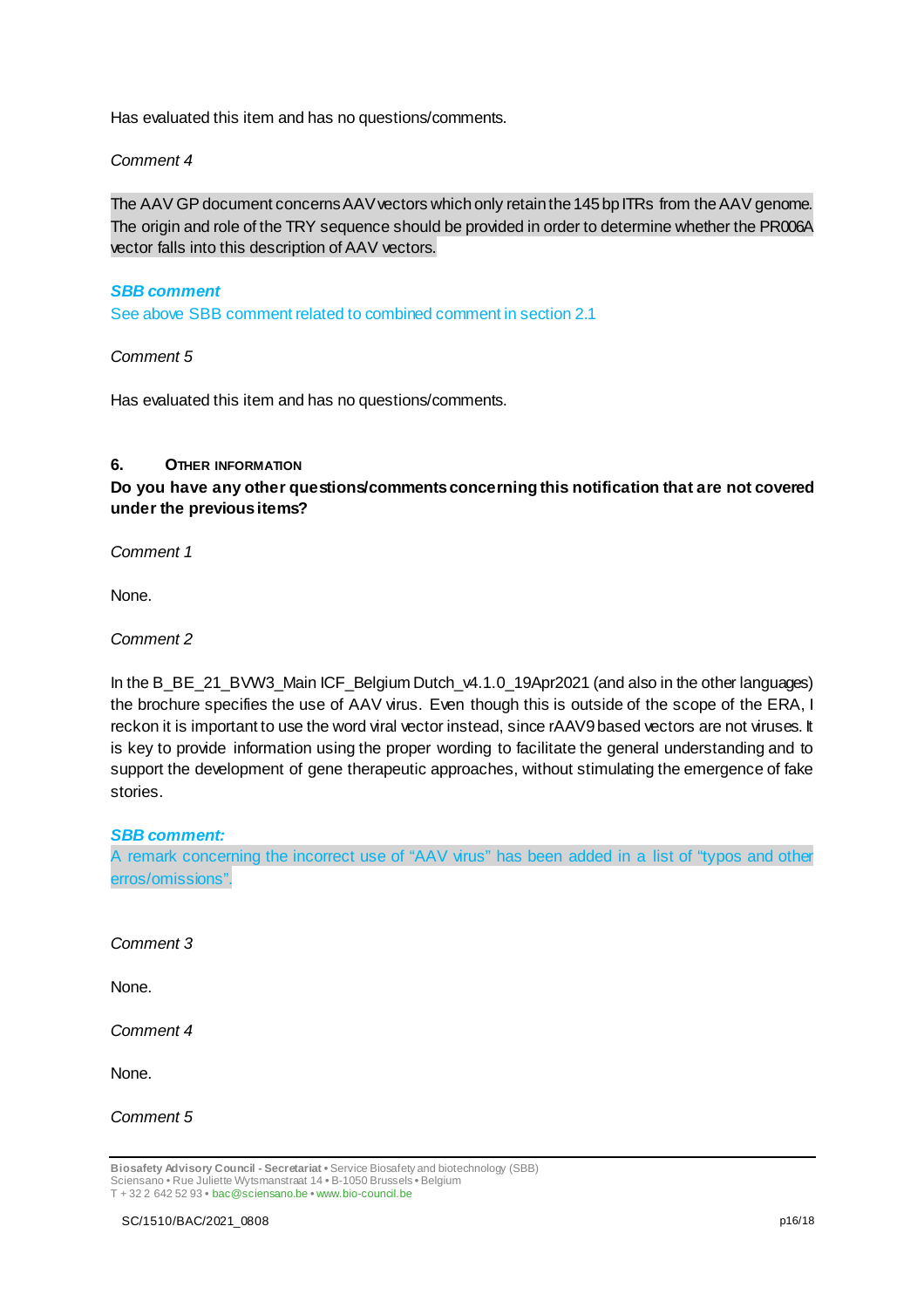None.

### **References**

D.A. Amado, J.M. Rieders, F. Diatta, P. Hernandez-Con, A. Singer, J.T. Mak, J. Zhang, E. Lancaster, B.L. Davidson, and A.S. Chen-Plotkin, AAV-Mediated Progranulin Delivery to a Mouse Model of Progranulin Deficiency Causes T Cell-Mediated Toxicity*Molecular Therapy*Volume 27, ISSUE 2, P465- 478, February 06, 2019 DOI: https://doi.org/10.1016/j.ymthe.2018.11.013

Astellas' Audentes reports 3rd death in gene therapy trial (Nick Paul Taylor | Aug 21, 2020)

High-dose AAV gene therapy deaths (Nature Biotechnology volume 38, page 910 (2020)) DOI: https://doi.org/10.1038/s41587-020-0642-9

### **Typos and other errors/omissions**

### **Main ICF\_Belgium Dutch/French/English\_v4**

Throughout the documents, the words 'AAV virus' are used when 'viral vector' should be used. For example in section 1.3, page 10. But also further on in the documents.

### **Investigational Brochure on page 63:**

According to the title of table 8, study PRV-2018-028 corresponds to a Non-GLP NHP, while, throughout the document, the PRV-2018-028 study is clearly mentioned as a GLP study. The notifier should clarify or correct this point.

### **SNIF on page 12, section E2b:**

It is said that "Safety results for PR006A evaluated in nonclinical efficacy and toxicology models have shown no adverse effects at the highest doses administered to date". In order to confirm this statement, the notifier should provide, in the text, the reference of these preclinical studies.

### **SNIF on page 14, section F6**

It is said that: "PR006A has been well tolerated and no significant safety signals have emerged in Mouse and NHP studies". In order to confirm this statement, the notifier should provide, in the text, the reference of these preclinical studies.

### **CAF Confidential Annex on page 19, section 2.5:**

The toxicology studies were mentioned but the references of these studies were not provided. In order to confirm this statement, the notifier should provide, in the text, the reference of these studies.

### **SNIF on page 12, section F2**

it is said that "shed AAV-based vector have been shown to be non-infectious".

The notifier should be more moderate by saying that : "as no toxic/harmful properties have been identified related to the expression of the transgene, the risk associated to latent infection in case of exposure to clinical vector particles shed from the trial subject is considered **negligible**." As proposed in the ARE for AAV section 2.3.2 (risk characterisation).

**Biosafety Advisory Council - Secretariat •** Service Biosafety and biotechnology (SBB)

Sciensano • Rue Juliette Wytsmanstraat 14 **•** B-1050 Brussels **•** Belgium T + 32 2 642 52 93 **•** bac@sciensano.be **•** www.bio-council.be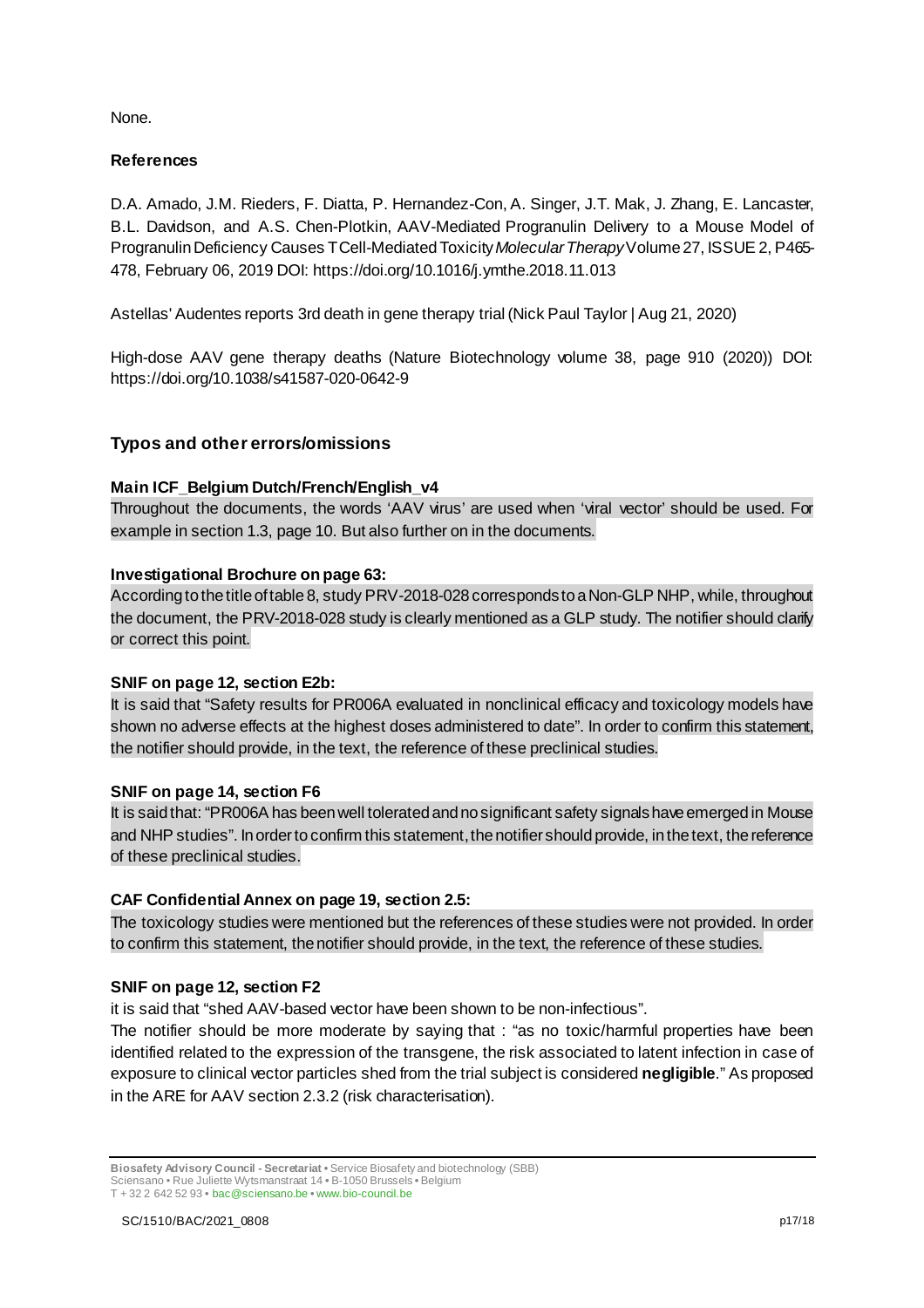#### *Coordinator Comment:*

The highlighted sentence is different from the meaning "shed AAV-based vector have been shown to be non-infectious"

### **SNIF on page 12, section E2b + Protocol section 6.2.2.5 on page 94 + CAF\_confidential on page 20 section 2.6:**

It is said that "Since FTD-GRN patients are heterozygous mutation carriers and express a certain amount of normal PGRN, the potential risk to develop an immune response to the "wild type" PGRN produced by the transduced cells may be considered as null".

In order to be consistent with the risk analysis, the notifier should correct "null" into "negligible".

#### *Coordinator Comment*

In my opinion null is correct in this case, because negligible means "very small but possible" or "so small in size that it can be discarded" while "null" is zero. Furthermore, this is not a biosafety concern

#### **Investigational Brochure on page 81:**

The section Warnings and Precautions does not provide a complete overview: recent reports are not included such as the August 2020 report on the Audentes trial on the death of two additional patients in the high dose arm of a study for AAV based GT for a rare neurological disease (AT132).

**Biosafety Advisory Council - Secretariat •** Service Biosafety and biotechnology (SBB) Sciensano • Rue Juliette Wytsmanstraat 14 **•** B-1050 Brussels **•** Belgium T + 32 2 642 52 93 **•** bac@sciensano.be **•** www.bio-council.be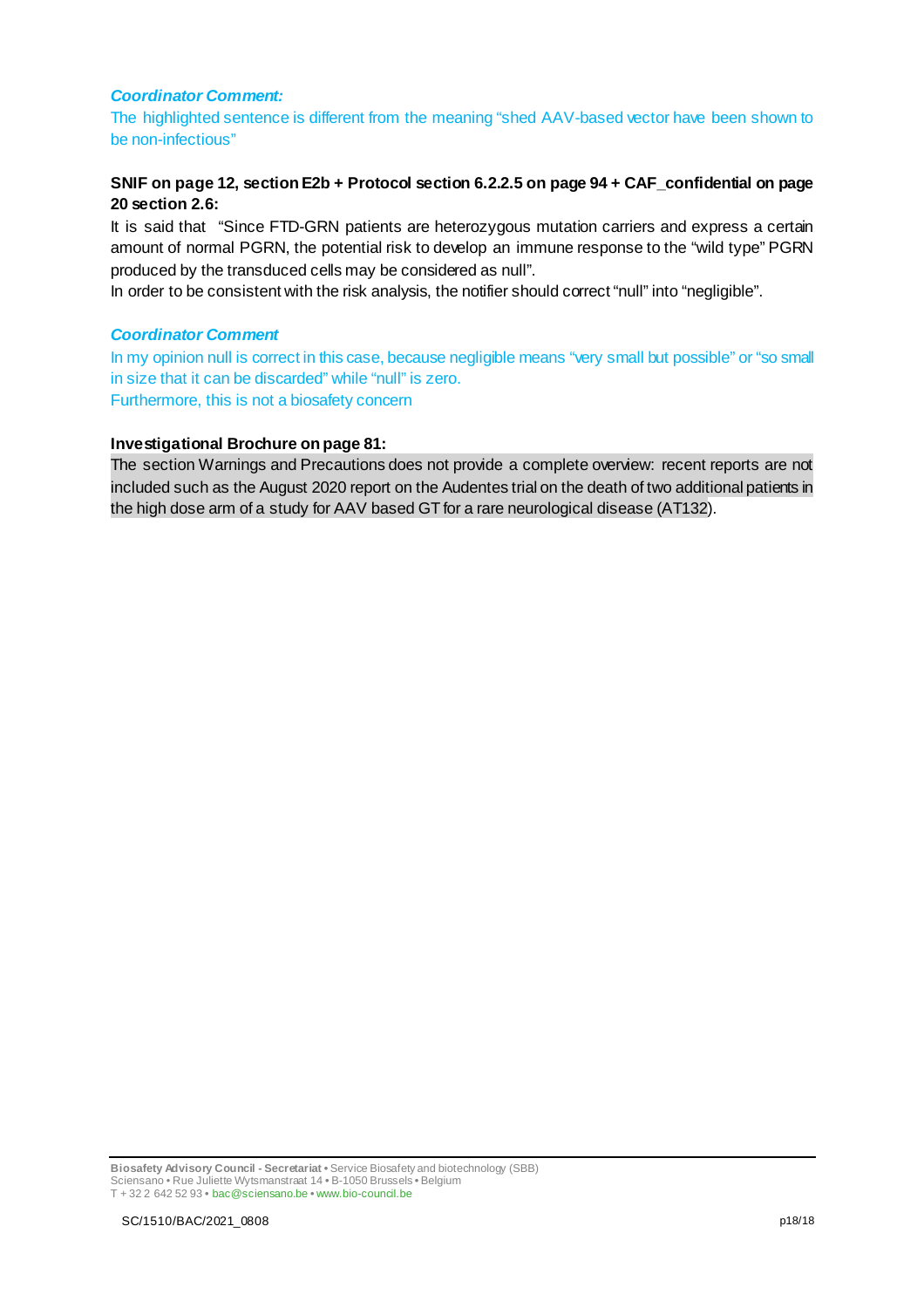# **Adviesraad voor Bioveiligheid Conseil consultatif de Biosécurité**

## **Compilation of the expert's evaluations of the answers of Wageningen Bioveterinary research on the list of questions for dossier B/BE/21/BVW3**

30 september 2021 *Ref. SC/1510/BAC/2021\_0921*

**Coordinator:** Jozef Anné (KUleuven) **Experts:** Rik Gijsbers (KULeuven), Anton Roebroek (KULeuven), Willy Zorzi (ULiège), Aline Baldo, Liliane Tenenbaum **SBB:** Sheela Onnockx and Katia Pauwels

### **INTRODUCTION**

Dossier **B/BE/21/BVW3** concerns a notification from Prevail Therapeutics for a clinical trial entitled "A Phase 1/2 Ascending Dose Study to Evaluate the Safety and Effects on Progranulin Levels of PR006A in Patients with Fronto-Temporal Dementia with Progranulin Mutations (FTD-GRN)".

On 20 August 2021, based on a list of questions prepared by the BAC (SC/1510/BAC/2021\_0807), the Competent Authority requested the notifier to provide additional information about the notification. The answers from the notifier to these questions were received by the Competent Authority on 10 September 2021. This complementary information was reviewed by the coordinator and the experts in charge of the evaluation of this notification.

### *Evaluation Expert 1*

The expert has read through the replies of the applicant and appreciated the detailed answers and thorough report.

The expert stipulates below specific comments for each individual question (Q) that was replied to.

### **Q1**

The applicant has provided sufficient additional info in response to the question asked.

### **Q2**

The applicant mentions in the Sponsor Response 2 that 'low amounts of viral particles are shed' and that 'the virus is inactive'. I presume that 'viral vector particles', and 'viral vectors' is meant, respectively.

### **Q3-4 & 5.1**

The applicant has provided sufficient additional info in response to the question asked.

### **Q5.2**

It is not entirely clear how the calculus works for the statement that animals of 2-4 years old (maximally reaching 25-30) would be representative for a target population of 45 years in human.

**Biosafety Advisory Council - Secretariat •** Service Biosafety and biotechnology (SBB) Sciensano • Rue Juliette Wytsmanstraat 14 **•** B-1050 Brussels **•** Belgium

T + 32 2 642 52 93 **•** bac@sciensano.be **•** www.bio-council.be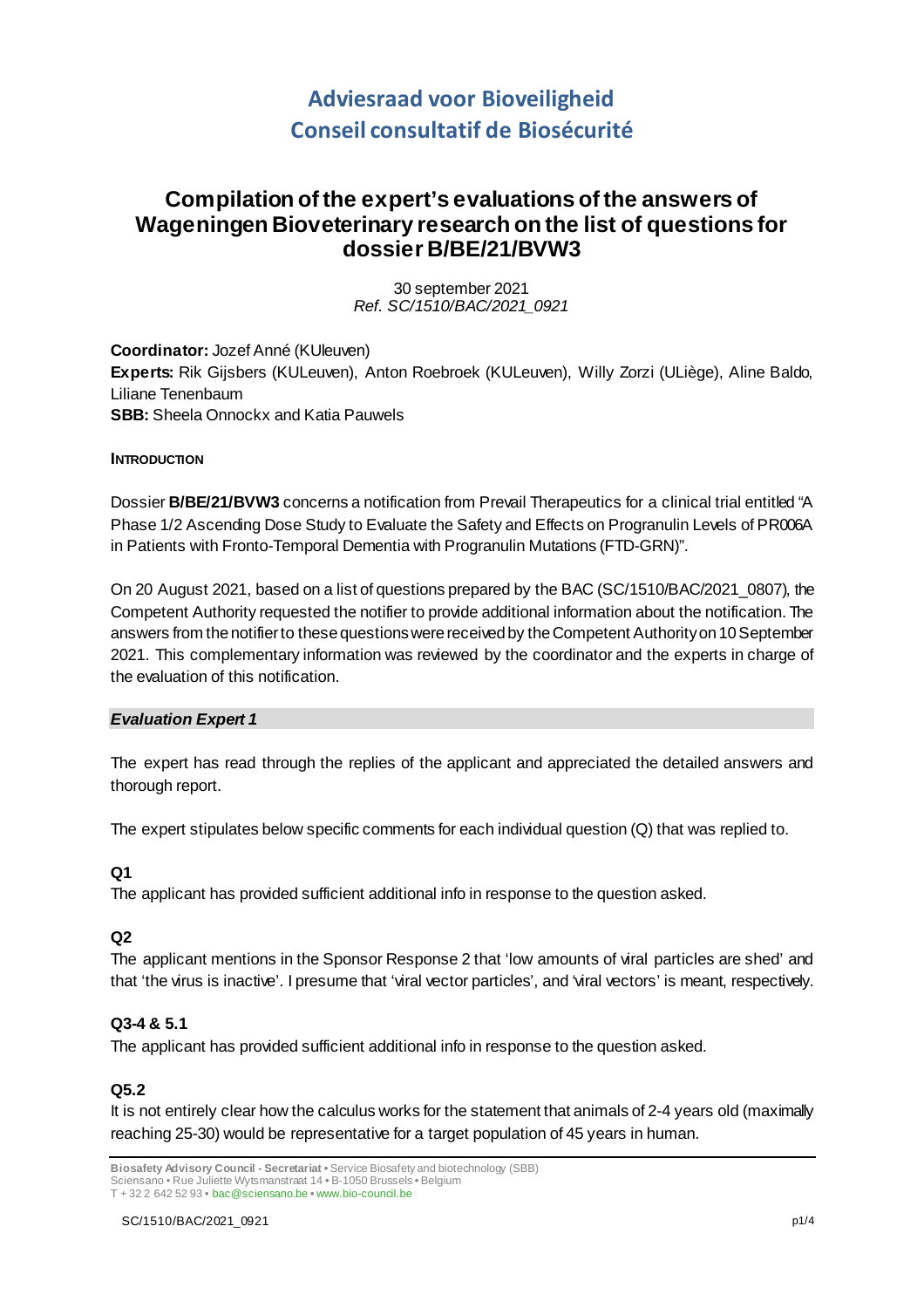Still, I understand that this NHP are a model, and that costs and animal welfare are key issues to be considered. For sure, it is the best possible model available to provide information on shedding, prior to going to the patients themselves. In addition, this topic lies outside the ERA (in my opinion).

### **Q5.3-5.5**

The applicant has provided sufficient additional info in response to the question asked.

### **Q6-7-8**

The applicant has provided sufficient additional info in response to the question asked.

### **Q9**

I understand the reasoning that when samples would be positive at D14, that earlier time points would be positive as well as was stipulated in Sponsor Response 8 (even though the titers of the viral vector particles would probably be significantly higher at earlier time points). Still, in Sponsor Response 9, it is indicated that for the first treated patient urine and saliva samples were negative at all-time points, except saliva which was positive at D14.

In my opinion, the latter calls for additional time-points to be included earlier than D14, to pinpoint a 'shedding window' that is as narrow as possible.

### *SBB'sand coordinator'sComment:*

Given that preliminary results indicate that significant levels of viral vector are present in the saliva of patient at D14 and given that virus / vector shedding in cases of replication incompetent virus vectors would be of a much shorter duration, we would strongly encourage the notifier to consider the conduct of the proposed clinical trial as an opportunity to further characterize the shedding window by adding timepoints <D14 for urine, stool and saliva samples.

Timepoints earlier than D14 have been included in the context of two other clinical trials evaluated by the BAC (cfr B/BE/20/BVW4 (Pfizer) and B/BE/19/BVW2 (Biomarin) using an AAV viral vector, albeit by a different route of administration (intravenous injection).

Furthermore, BAC would strongly encourage the notifier to recommend the patient to wear a face-mask made of disposable material and to keep his/her distant when in contact with immunocompromised human or children whose immune system is not mature, as long as significant levels of viral vector are present in the saliva of the patient.

### **Q10-15**

The applicant has provided sufficient additional info in response to the question asked.

### **Typos-Errors**

The applicant has provided sufficient additional info in response to the question asked.

### *Evaluation Expert 2*

Concerning the answers of the notifier for the dossier B/BE/21/BVW3, it could be considered as satisfactory.

The expert has no additional request or advice.

**Biosafety Advisory Council - Secretariat •** Service Biosafety and biotechnology (SBB) Sciensano • Rue Juliette Wytsmanstraat 14 **•** B-1050 Brussels **•** Belgium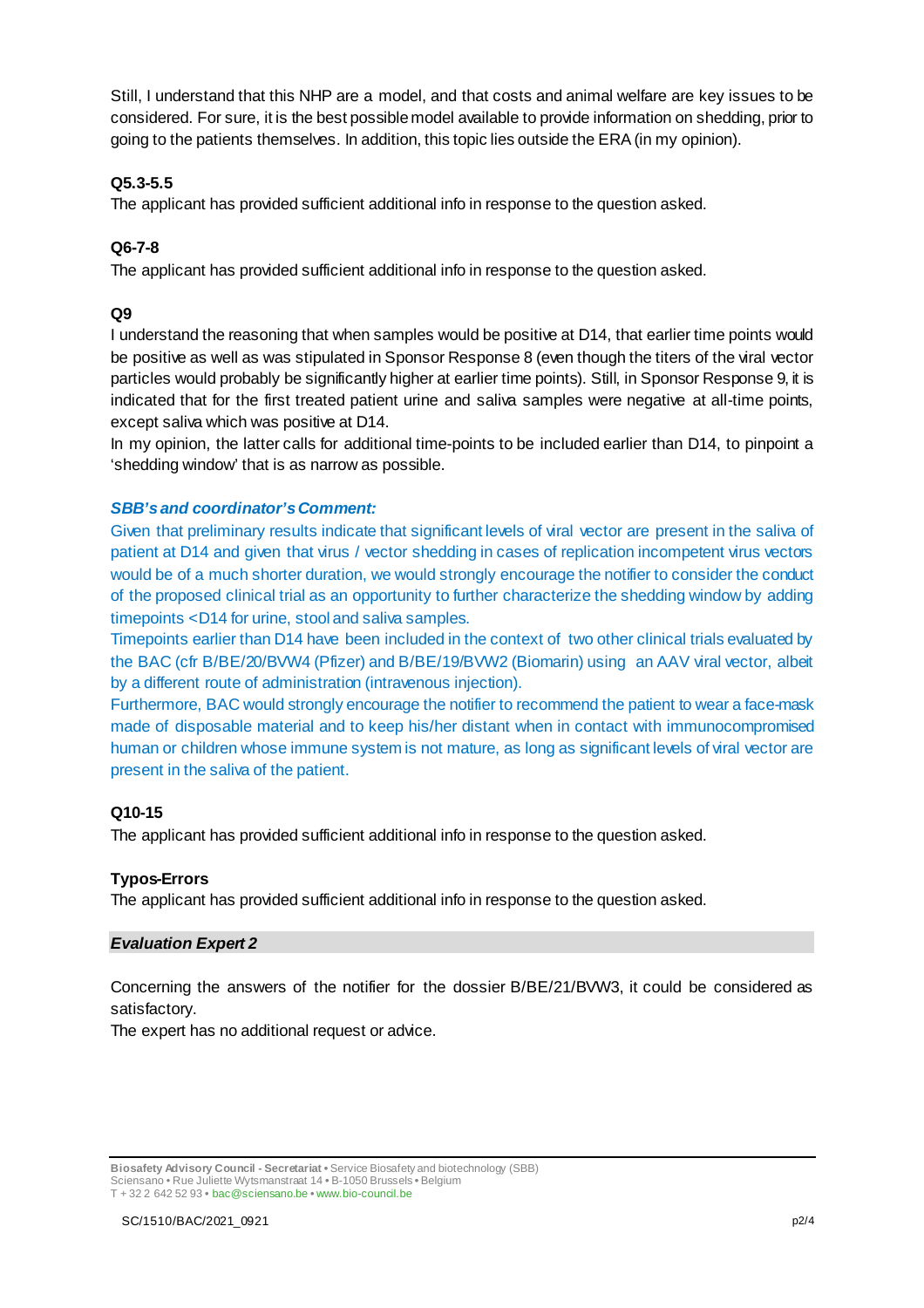#### *Evaluation Expert 3*

The expert has evaluated the answers and changes in the dossier by the notifier. In his opinion the notifier answered adequately to the raised questions and concerns. The dossier is OK in its present form.

#### *Evaluation Expert 4*

With respect to the notifier's answer on question 10 stating that

*The pharmacy manual does not specify the type of mask needed to allow flexibility in compliance with local institutional quidelines in this global trial. If required, the Sponsor commits to providing an additional guidance document to the local site with the recommendation of using facial mask and eye protection during sample manipulation,* it can be remarked that chirurgical mask are medical devices rather than personal protective equipment (PPE). Personnel must wear a particle filtering half mask FFP2/KN95 during sample manipulation.

With respect to the notifier's answer on question 14 it is remarked that the notifier's commitment to provide a brief instructions document for study staff personnel can be verified in the context of the notification requirement according to the regional decrees implementing Directive 2009/41/EC on the contained use.

#### *SBB'sand coordinator's Comment:*

The BAC genuinely appreciates the willingness of the notifier to provide a brief instruction document for study staff personnel. As a response to the question, and before the clinical trial may start, the notifier should be asked to provide a 2-4 page technical sheet for investigational medicinal product (IMP) handling that can be provided as a plasticized document to personnel preparing and administering the MP detailing. This sheet should include all relevant handling instructions, detailed personal protective equipment (among other things, use of FFP2/KN95 mask during sample manipulation), detailed cleanup procedure, detailed instructions in case of spill, waste management and other risk management measures.

### *Evaluation Expert 5*

In general, the expert was satisfied by the answers of the applicant except concerning the TRY sequence. Indeed the applicant did not explain the reasons for introducing this AAV sequence in their vector. Presumably, it enhances the recombinant virus production?

However, an analysis or discussion on the potential influence of this sequence on AAV recombination with natural viruses neither on AAV integration is provided.

#### *Coordinator's Comment:*

What possible recombinant could result from this, given also the limited packaging capacity of AAV? Moreover, for this recombination to take place, both PR006 and a WT AAV would have to infect the same cell with a helper virus such as HSV1. Is there any chance of this happening? The coordinator would not include this question.

**Biosafety Advisory Council - Secretariat •** Service Biosafety and biotechnology (SBB) Sciensano • Rue Juliette Wytsmanstraat 14 **•** B-1050 Brussels **•** Belgium T + 32 2 642 52 93 **•** bac@sciensano.be **•** www.bio-council.be